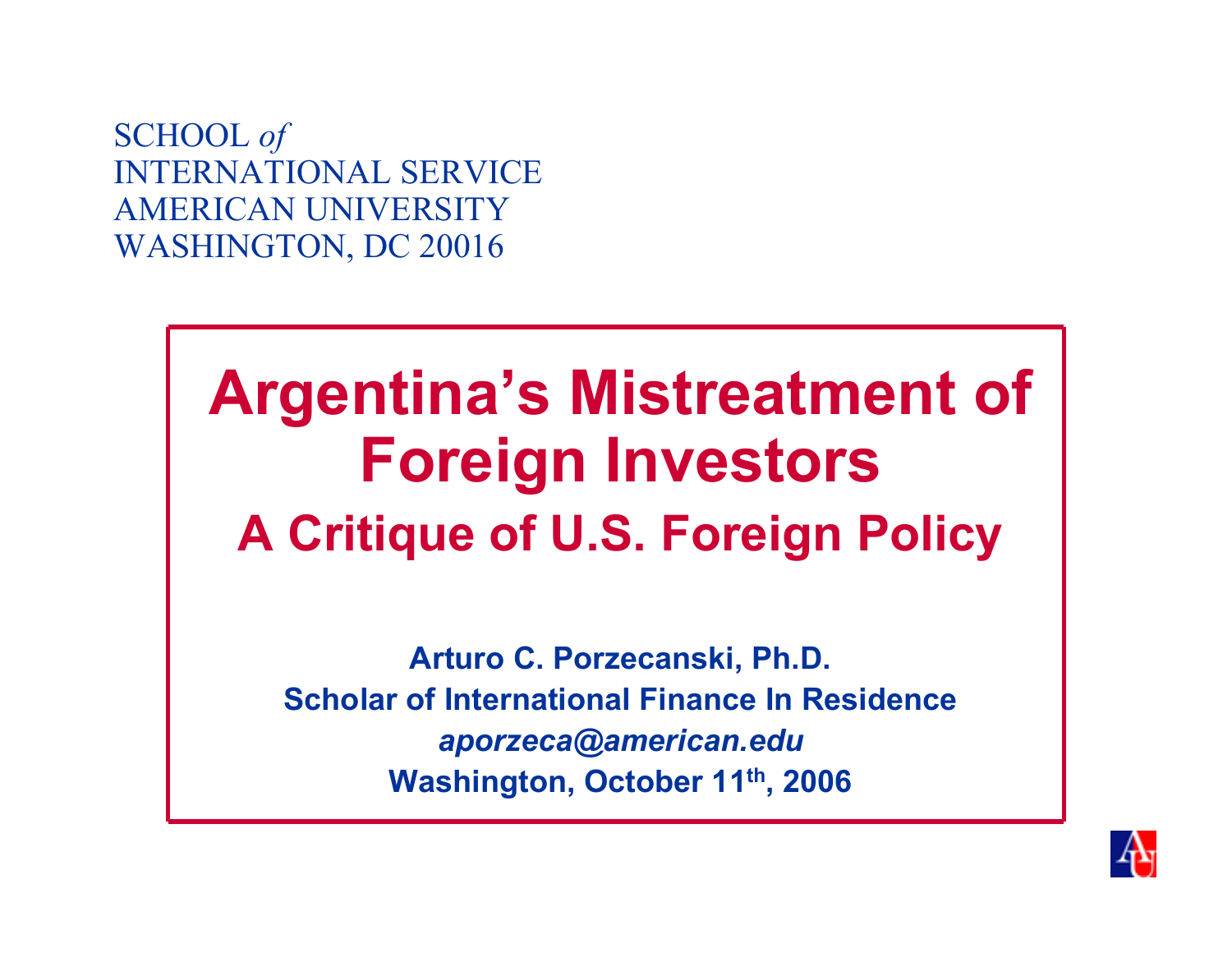## **Background reading materials**

Arturo C. Porzecanski, "From Rogue Creditors to Rogue Debtors: Implications of Argentina's Default," *Chicago Journal of International Law,* Summer 2005:

**Argues that it is a rogue sovereign debtor like Argentina, rather than any rogue private creditor rushing to the courthouse to block a debt-restructuring deal, that poses the greatest threat to the the integrity of the international financial architecture.**

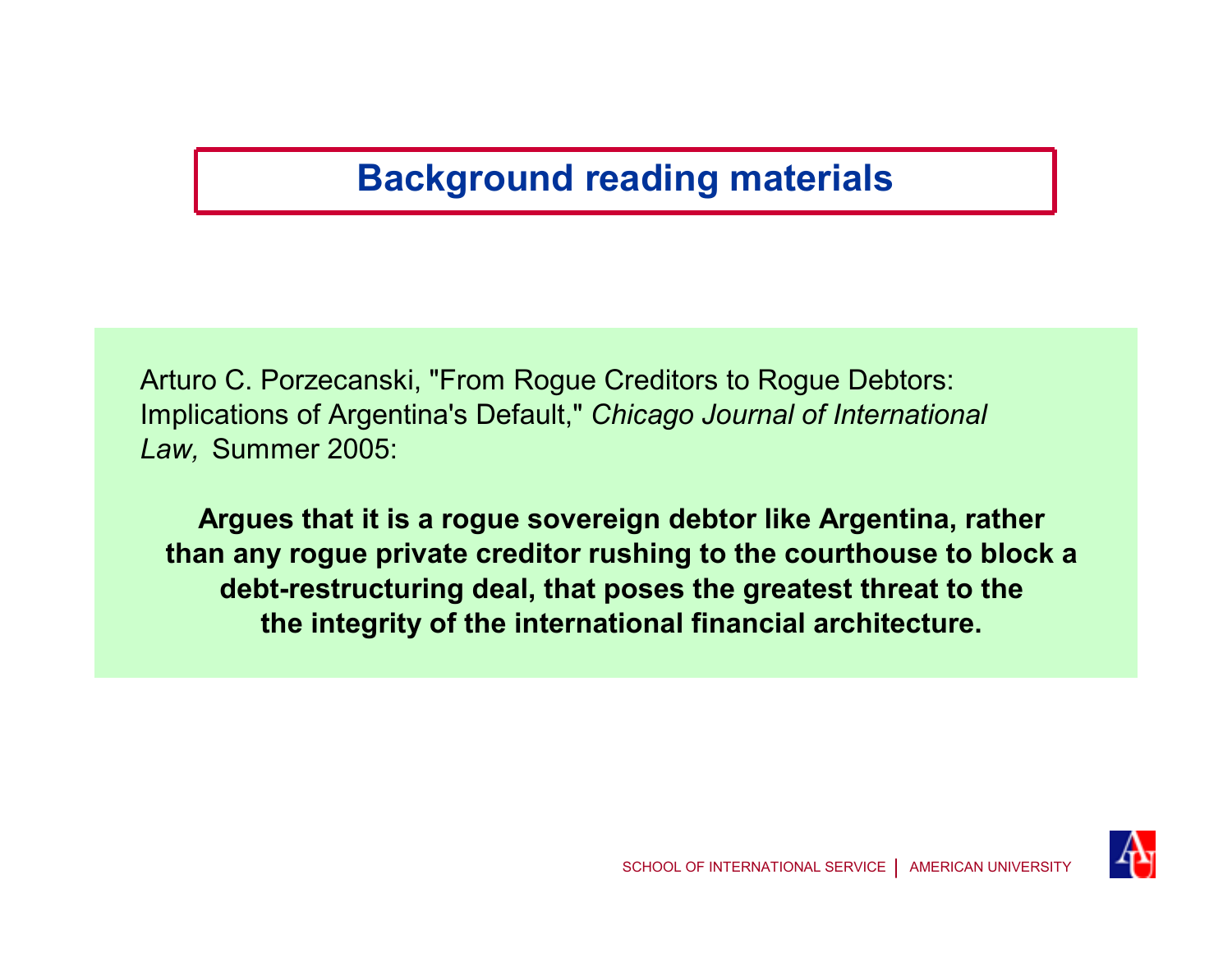## **Background reading materials**

Hal S. Scott, "Sovereign Debt Defaults: Cry for the United States, not Argentina," *Washington Legal Foundation Working Paper #140,* September 2006:

**Argues that recent US policy of siding with a sovereign defaulter like Argentina is fundamentally misguided, and that creditor rights must be strengthened by paring back the protections sovereign debtors are currently afforded under the Foreign Sovereign Immunities Act.**

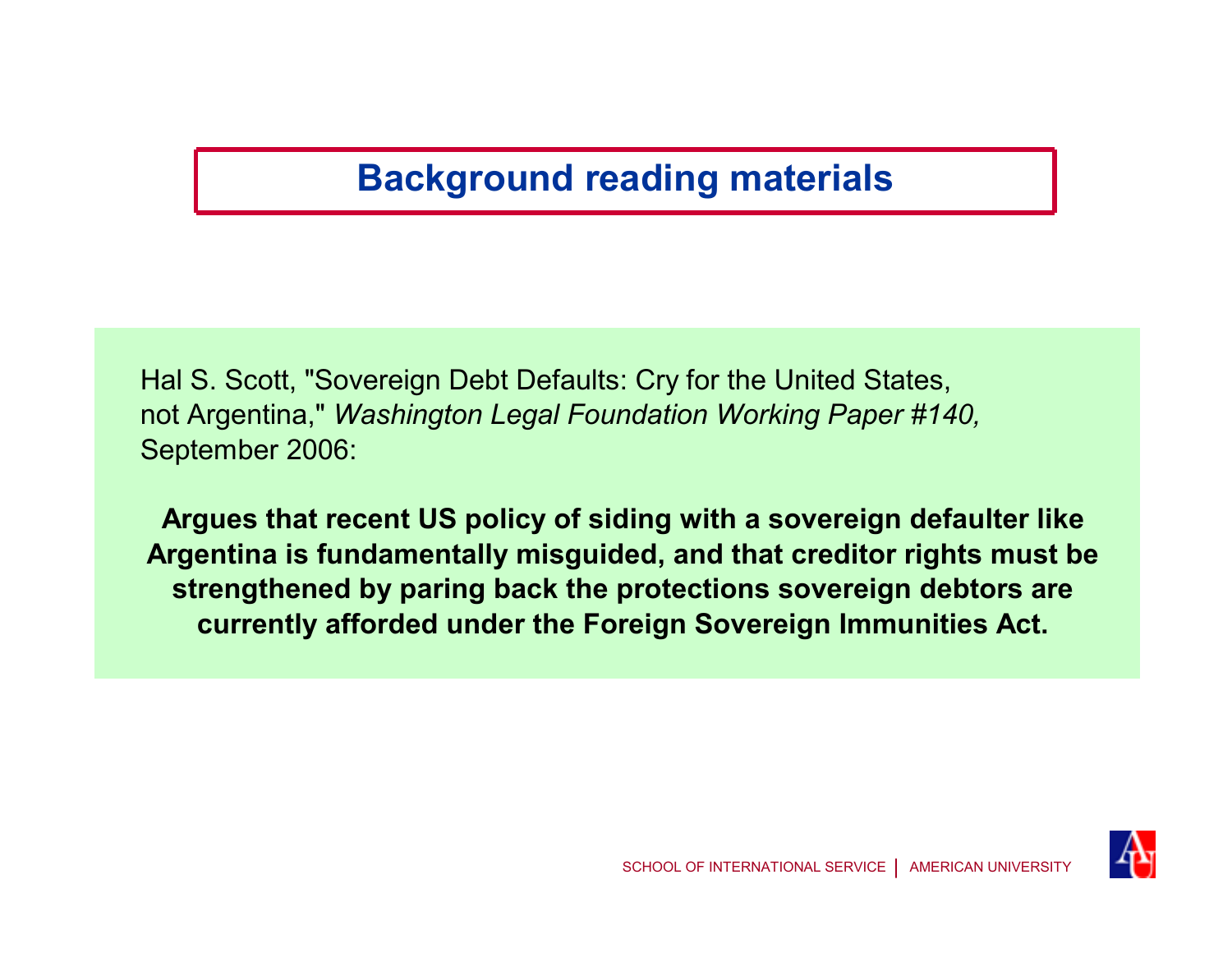### **During his recent visit to New York, President Kirchner rang the opening bell at the NYSE...**



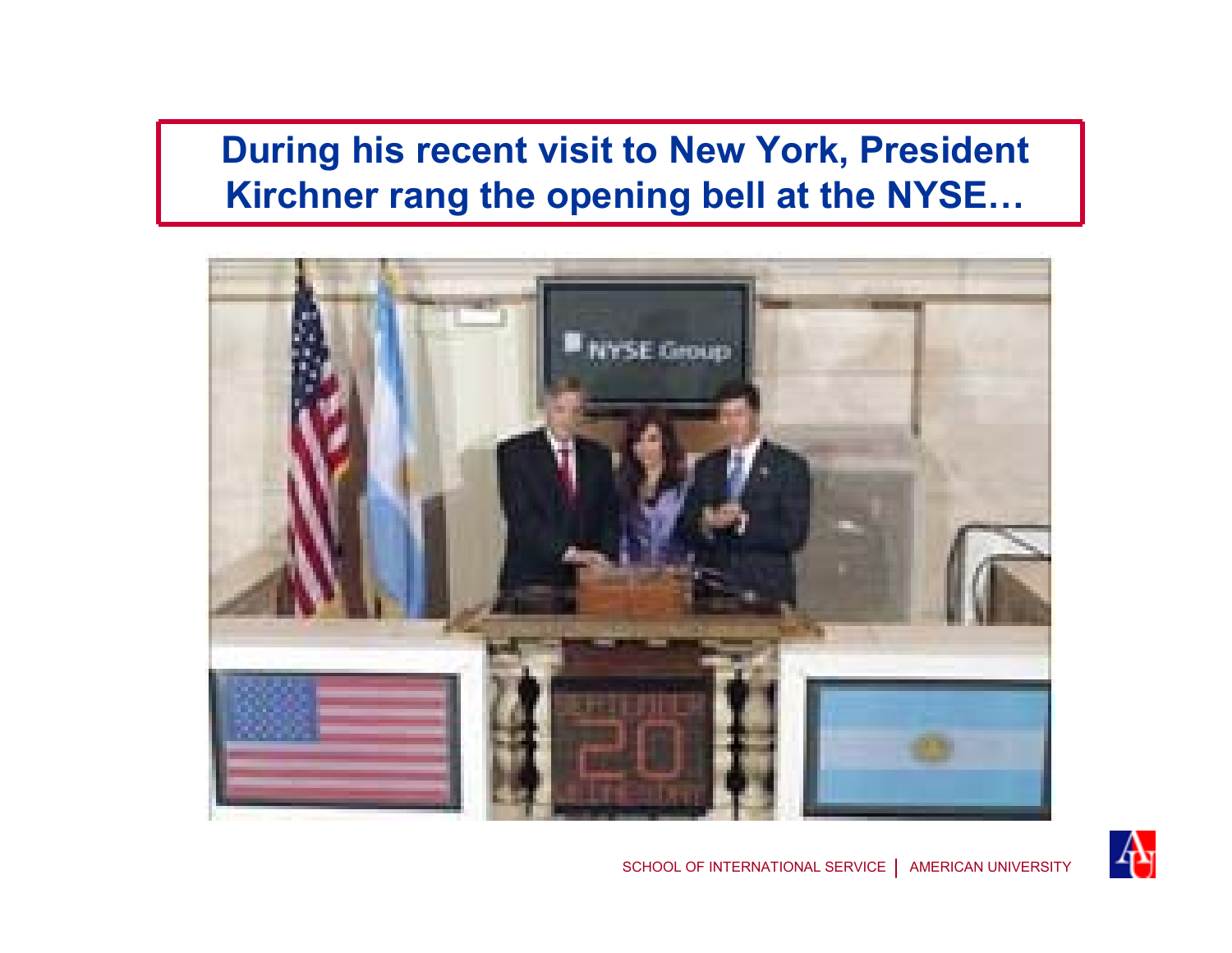## **<sup>Ö</sup> and** *The Wall Street Journal* **rightly**  asked: "What's going on here?"

#### **Quite the Bell-Ringer**

September 20, 2006; Page A26

If the New York Stock Exchange has stood for any single thing across its illustrious history, it has been a commitment to free markets. The Exchange proudly claims an "unwavering" commitment to investors and issuers." But the emerging world of globalized, electronic markets has given the NYSE an identity crisis of late, and none more so than this morning when the honored task of ringing the hallowed opening bell goes to, of all people, Argentine President Néstor Kirchner. Could it be some post-modern economist at the Exchange has redefined the meaning of free markets?

#### **DOW JONES REPRINTS**

 $\langle R \rangle$  This copy is for your personal, non-commercial use only. To order presentation-ready copies for distribution to your colleagues, clients or customers, use the Order Reprints tool at the bottom of any article or visit: www.djreprints.com.

- See a sample reprint in PDF format. - Order a reprint of this article now.

Last time we checked, it was a mortal sin at the NYSE to stiff a creditor. In late 2001 and in 2002 the Argentine government reneged on \$82 billion in private-sector debt, confiscated dollar bank accounts, devalued the peso and tore up utilities contracts. Mr. Kirchner took office in 2003, and rather than reverse the trend, he continued the assault on the rule of law.

At first he refused to negotiate with creditors and later forced them to take 34 cents on the dollar. Argentine economic policy under Mr. Kirchner has consisted of bad-mouthing investors and profits, constructing new state enterprises and imposing price controls to damp inflation, now running in double digits. This week the Kirchner government began pressuring banks to make new home loans even as 170,000 Italians filed for arbitration in Washington against Argentine non-payment on its debt.

What's going on here?

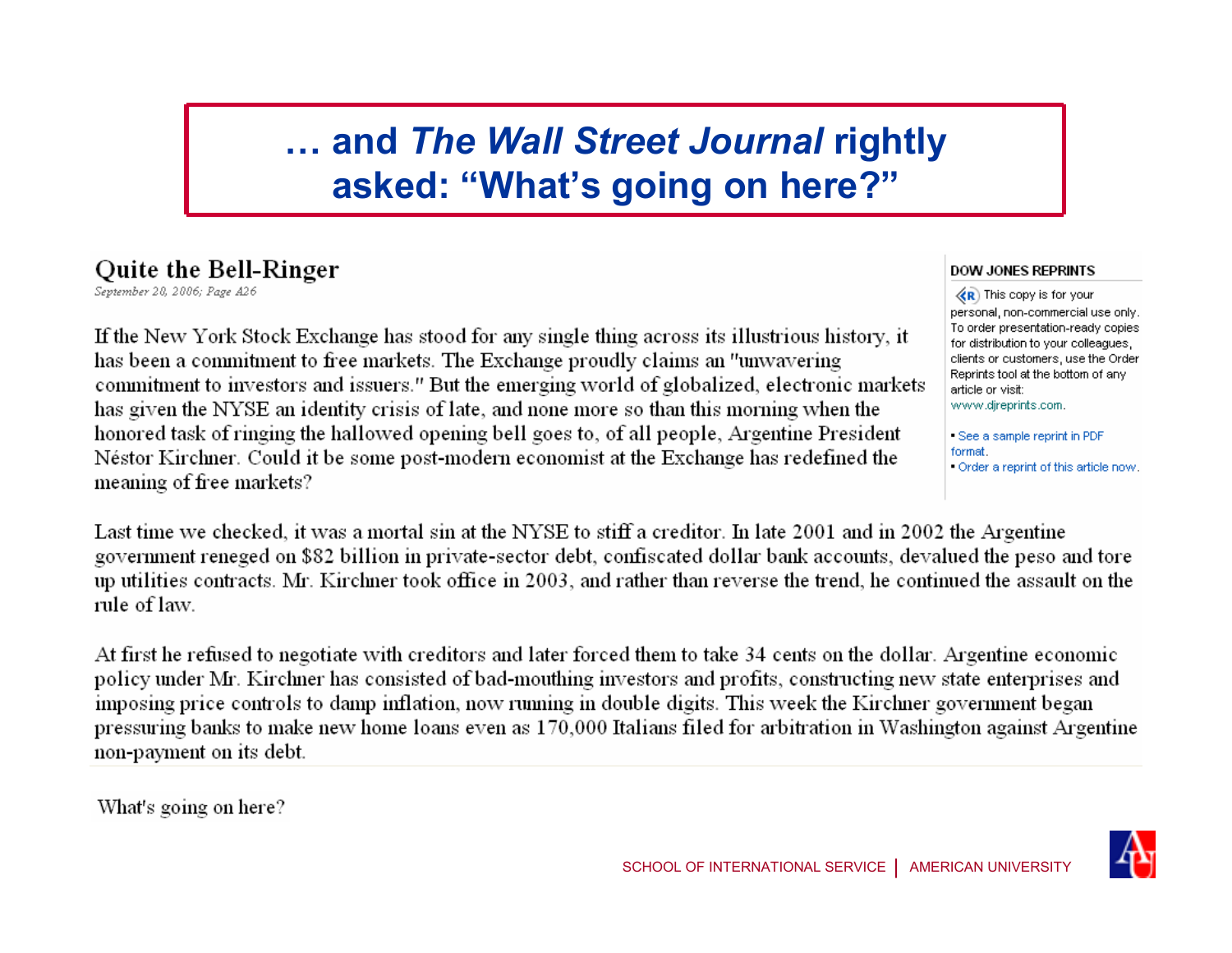#### **How two troubled neighbors conducted themselves**

|                                                                                          | <b>Argentina</b> | Uruguay   |
|------------------------------------------------------------------------------------------|------------------|-----------|
| Imposed a blanket freeze on bank deposits                                                | Yes              | <b>No</b> |
| Applied controls on capital inflows and/or<br>outflows                                   | Yes              | <b>No</b> |
| Forced the currency redenomination<br>of financial assets and/or liabilities             |                  |           |
| (at different exchange rates yet!)                                                       | Yes              | <b>No</b> |
| Put on selective price controls                                                          | <b>Yes</b>       | <b>No</b> |
| Broke contracts allowing for price increases<br>in line with currency depreciation       | Yes              | <b>No</b> |
| Suspended the application of bankrupcty<br>and/or foreclosure laws                       | Yes              | <b>No</b> |
| Refused to make a good-faith effort to reach<br>a collaborative agreement with creditors | Yes              | <b>No</b> |
| Failed to treat private creditors in a<br>comparable manner (never mind private          |                  |           |
| creditors vis-à-vis official creditors)                                                  | Yes              | <b>No</b> |
| Imposed enormous losses on bondholders                                                   | Yes              | <b>No</b> |
| Refused to pay court and/or arbitration awards                                           | Yes              | N/A       |

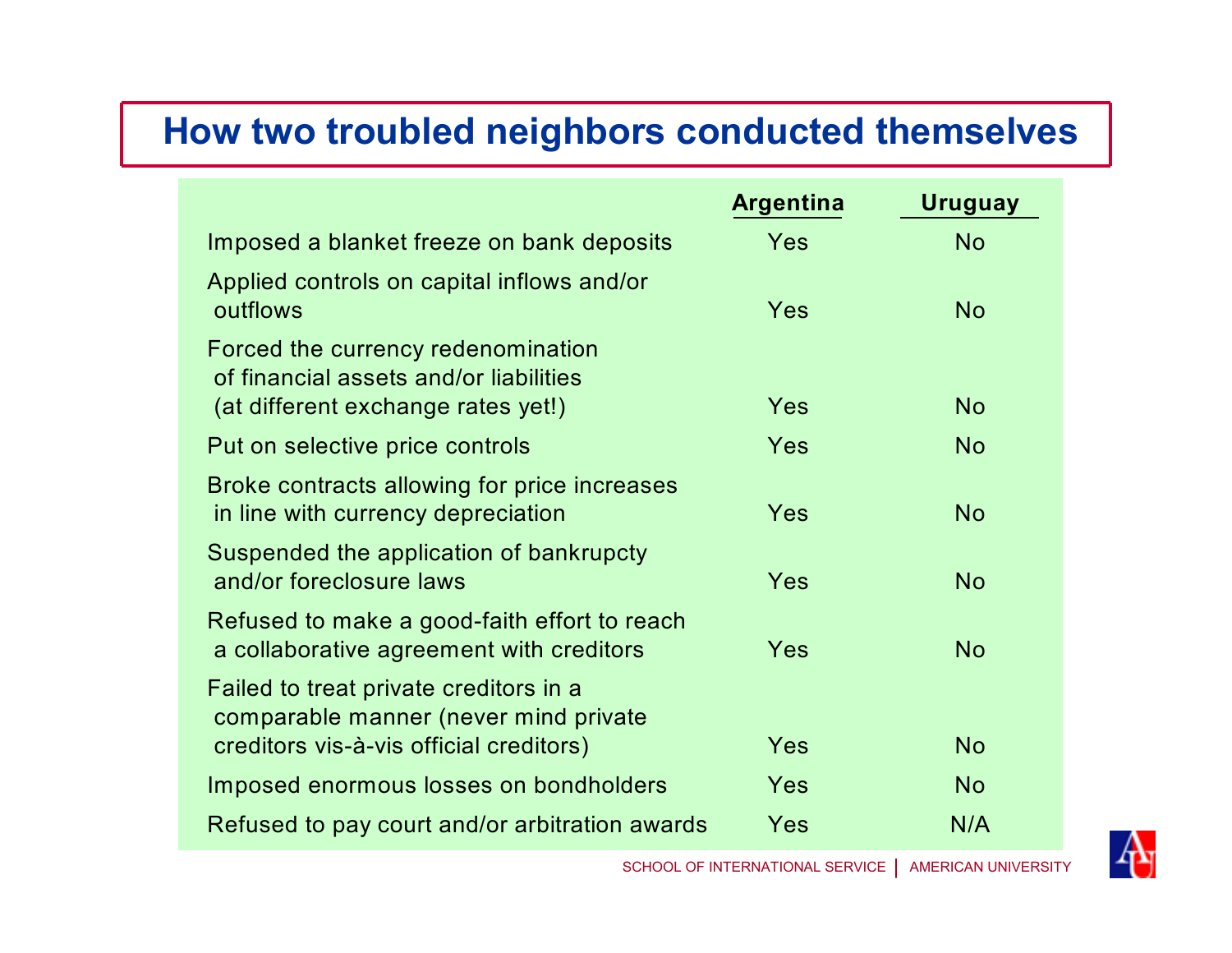#### **Treatment of bondholders during a debt restructuring**

|                                                                                     | <b>Best</b><br><b>Practice</b> | <b>Argentina</b> |
|-------------------------------------------------------------------------------------|--------------------------------|------------------|
| Stop incurring debt when you already are<br>-- and claim to be -- overindebted      | Yes                            | <b>No</b>        |
| Make a good-faith effort to reach a<br>collaborative agreement with creditors       | Yes                            | <b>No</b>        |
| Seek debt relief appropriate to the nature<br>of your liquidity/solvency problem    | Yes                            | <b>No</b>        |
| Treat all private creditors in a<br>comparable manner                               | Yes                            | <b>No</b>        |
| Recognize interest arrears, and treat them<br>preferentially vs. past-due principal | Yes                            | <b>No</b>        |
| Make a good-will, up-front cash payment<br>-- especially when you have the cash     | Yes                            | <b>No</b>        |
| Seek the financial support and<br>endorsement of the multilateral agencies          | Yes                            | <b>No</b>        |
| Aim for 100% creditor participation                                                 | Yes                            | <b>No</b>        |

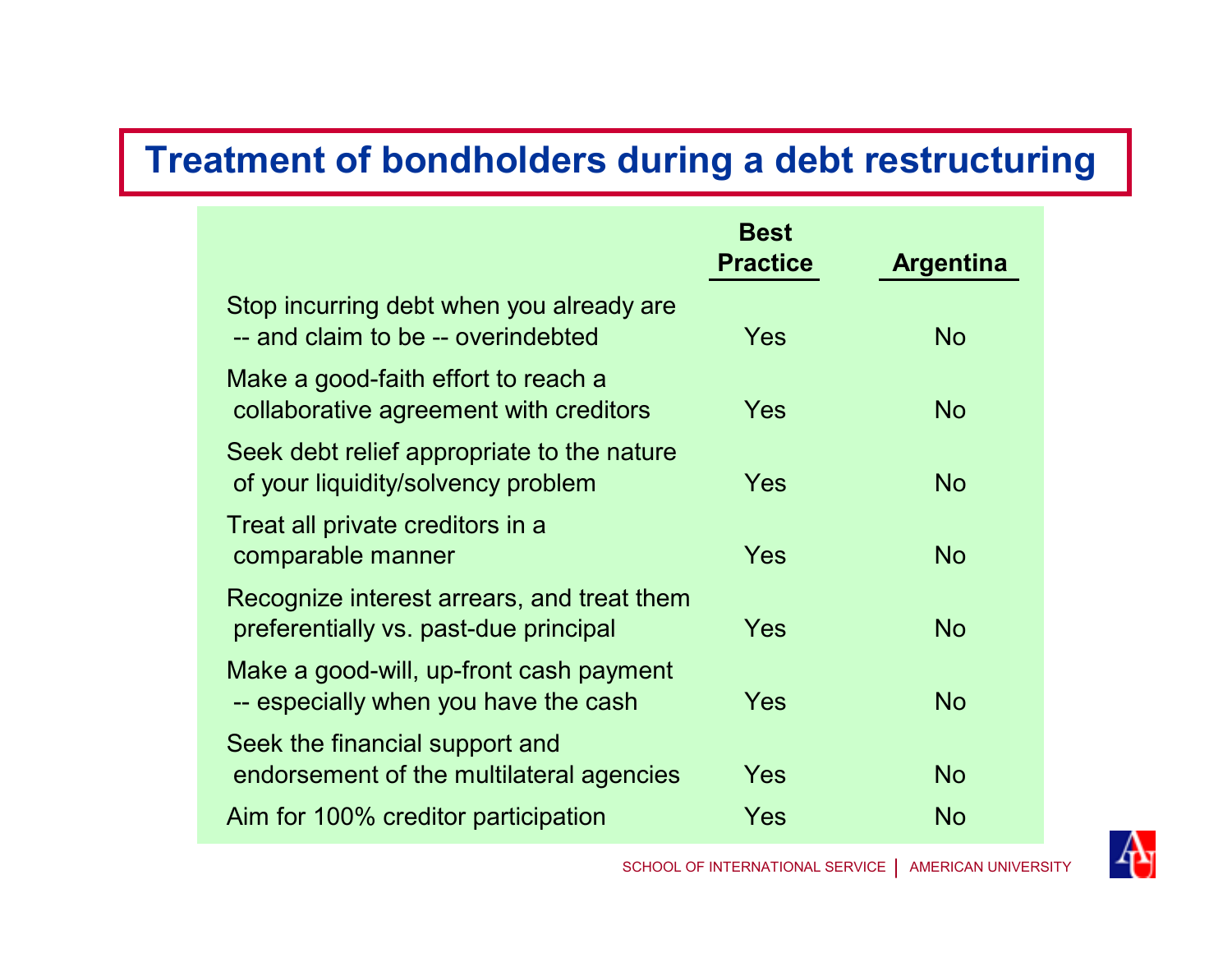### Argentina's unwillingness to pay was not **a function of its inability to pay**



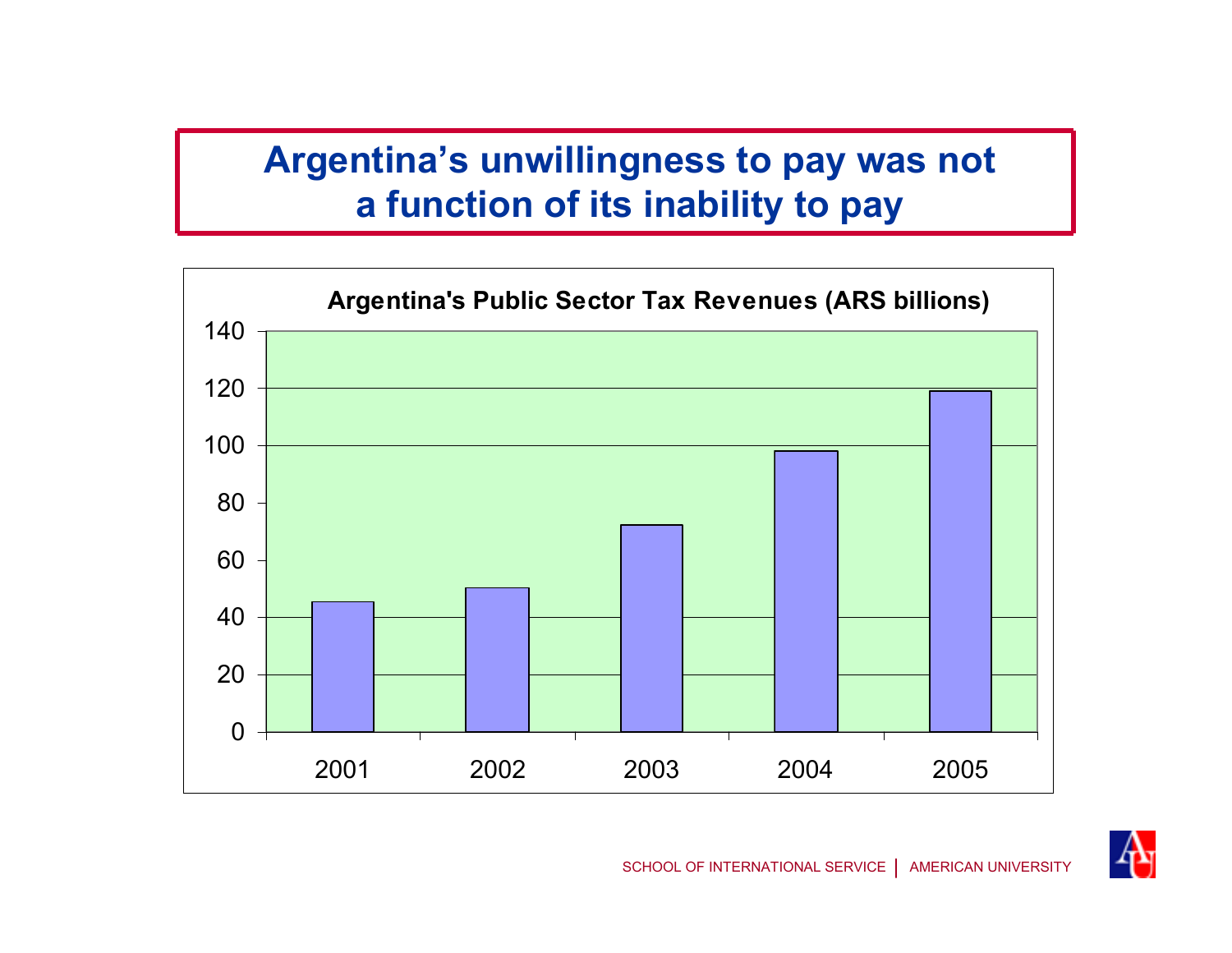### Argentina's unwillingness to pay was not **a function of its inability to pay**



*\* At likely market-determined 2005 exchange rate of 2.5 ARS/USD.*

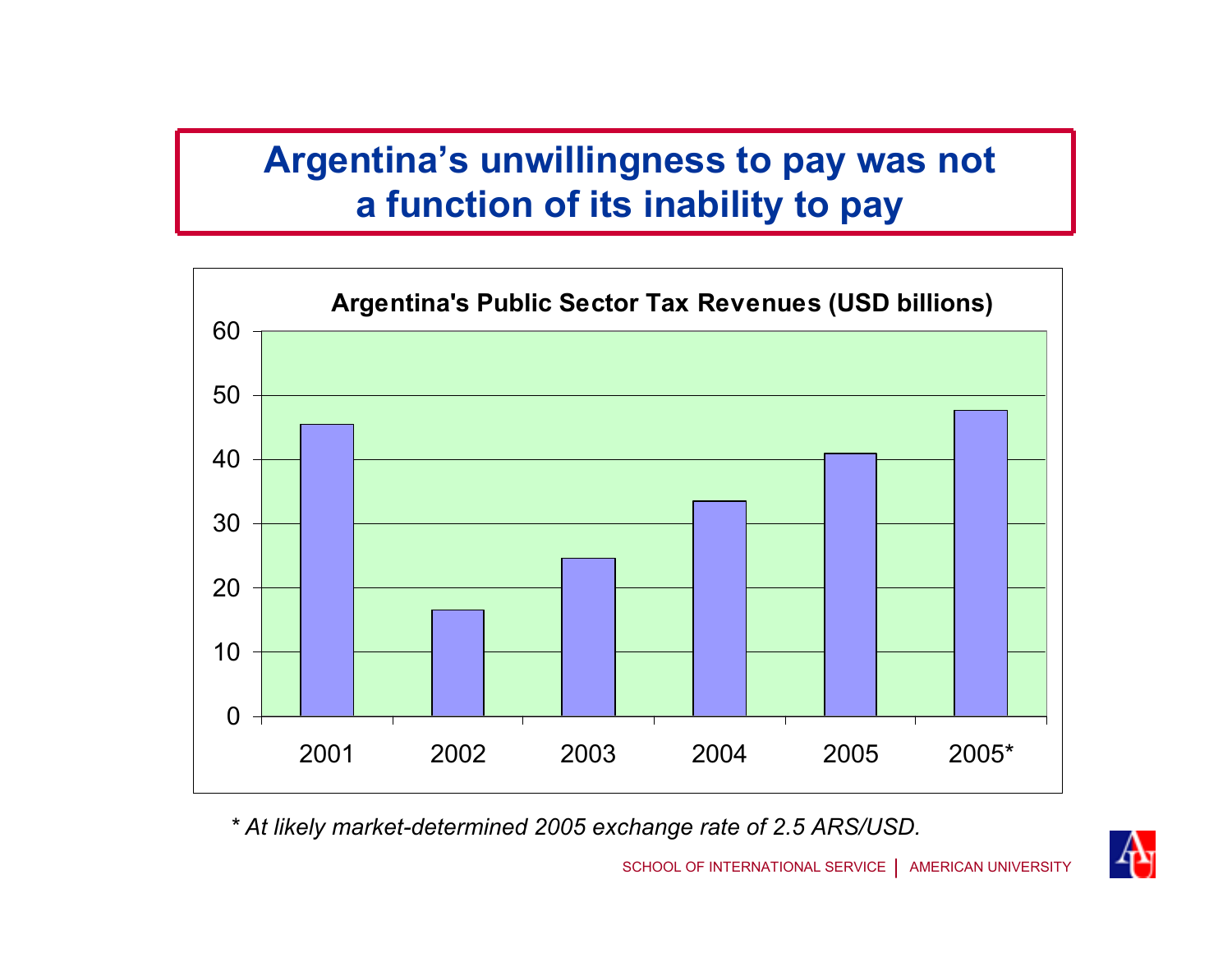### Argentina's unwillingness to pay was not **a function of its inability to pay**



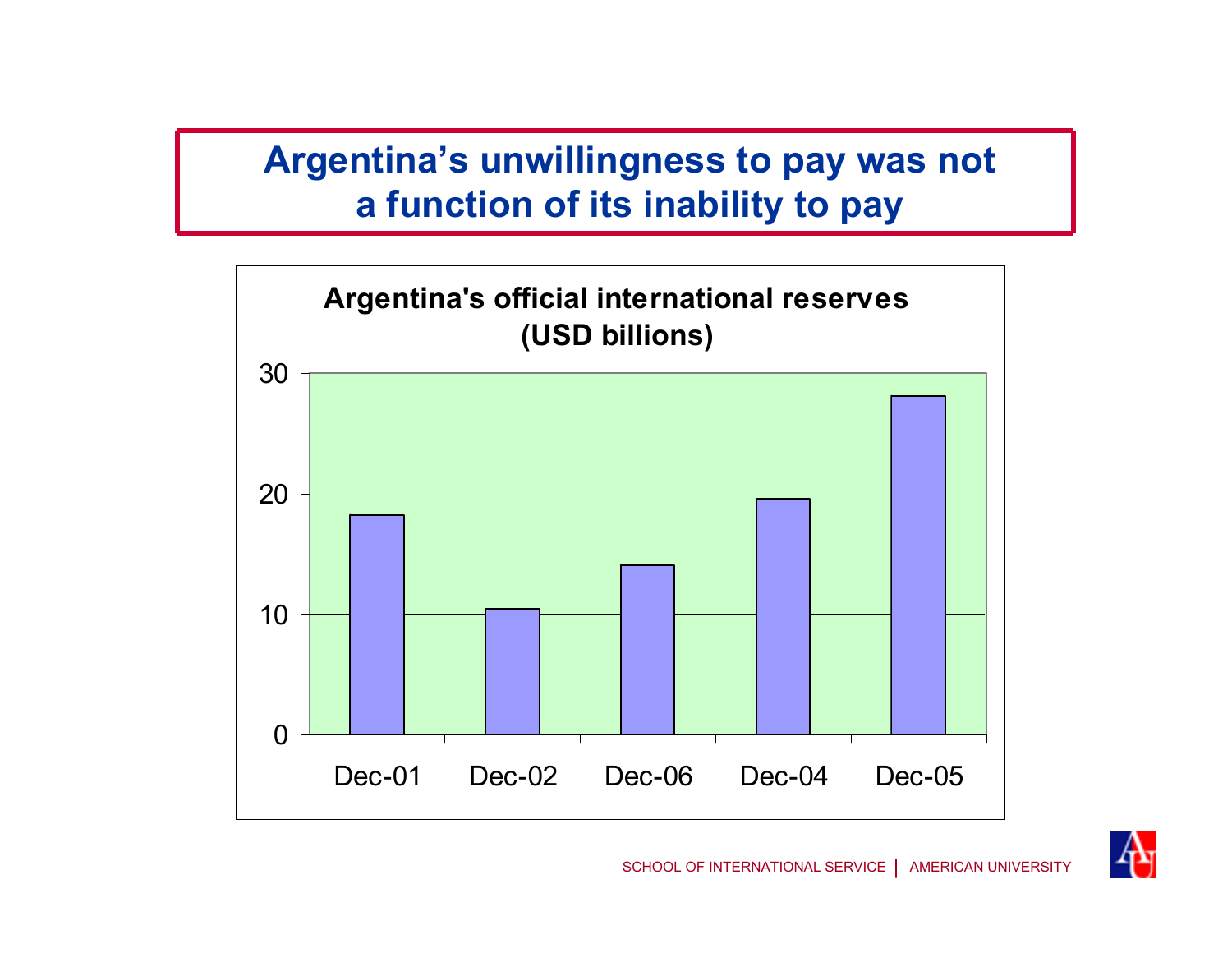### **So far, the Argentine approach to obtaining debt relief is not being imitated**

| Comparison of recent sovereign debt restructurings |                  |             |                                                |  |  |
|----------------------------------------------------|------------------|-------------|------------------------------------------------|--|--|
|                                                    | <b>Argentina</b> |             | Dom. Rep.<br>(Just after<br><b>Argentina</b> ) |  |  |
| Per capita income (USD)*                           | 12,723           | 8,280       | 7,326                                          |  |  |
| Scope (USD billions)                               | 81.8             | 5.4         | 1.1                                            |  |  |
| Number of bonds                                    | 152              | 65          | 2                                              |  |  |
| Jurisdictions involved                             | 8                | 6           | 1                                              |  |  |
| <b>Months in arrears</b>                           | 41               | <b>None</b> | <b>None</b>                                    |  |  |
| Recognition of interest arrears                    | <b>Partial</b>   | N/A         | N/A                                            |  |  |
| <b>Extended maturities</b>                         | <b>Yes</b>       | <b>Yes</b>  | <b>Yes</b>                                     |  |  |
| <b>Principal forgiveness sought</b>                | <b>Yes</b>       | <b>No</b>   | <b>No</b>                                      |  |  |
| 'Haircut' on Discount bond (%)                     | 66.3             | $\Omega$    | $\Omega$                                       |  |  |
| <b>Lowered coupons</b>                             | <b>Yes</b>       | <b>No</b>   | <b>No</b>                                      |  |  |
| Participation rate (% of eligible)                 | 76               | 93          | 97                                             |  |  |

*Note: "N/A" stands for not applicable.*

*\* Adjusted for purchasing power; 2004 data for Argentina and Dominican Rep., 2003 for Uruguay.*

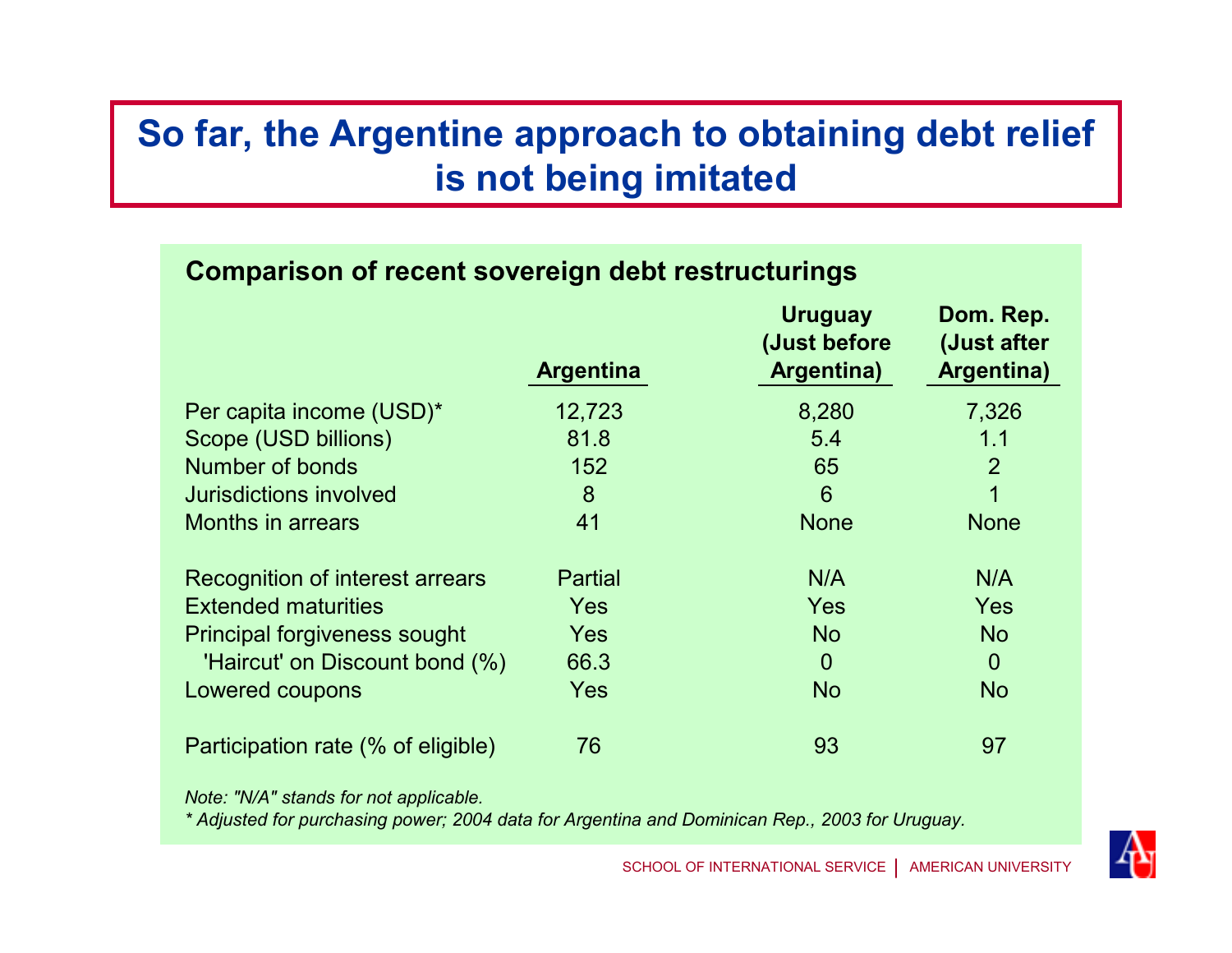#### **The debt restructuring process is not yet over**

#### **Gross Public Debt Awaiting Restructuring (USD billions, including interest arrears)**

|                                                                 | As of<br>31-Mar-06 |
|-----------------------------------------------------------------|--------------------|
| <b>Total</b>                                                    | 31.5               |
| To Paris Club, other official<br>creditors and commercial banks | 7.4                |
| To bondholders who did not<br>participate in the exchange       | 24.1               |

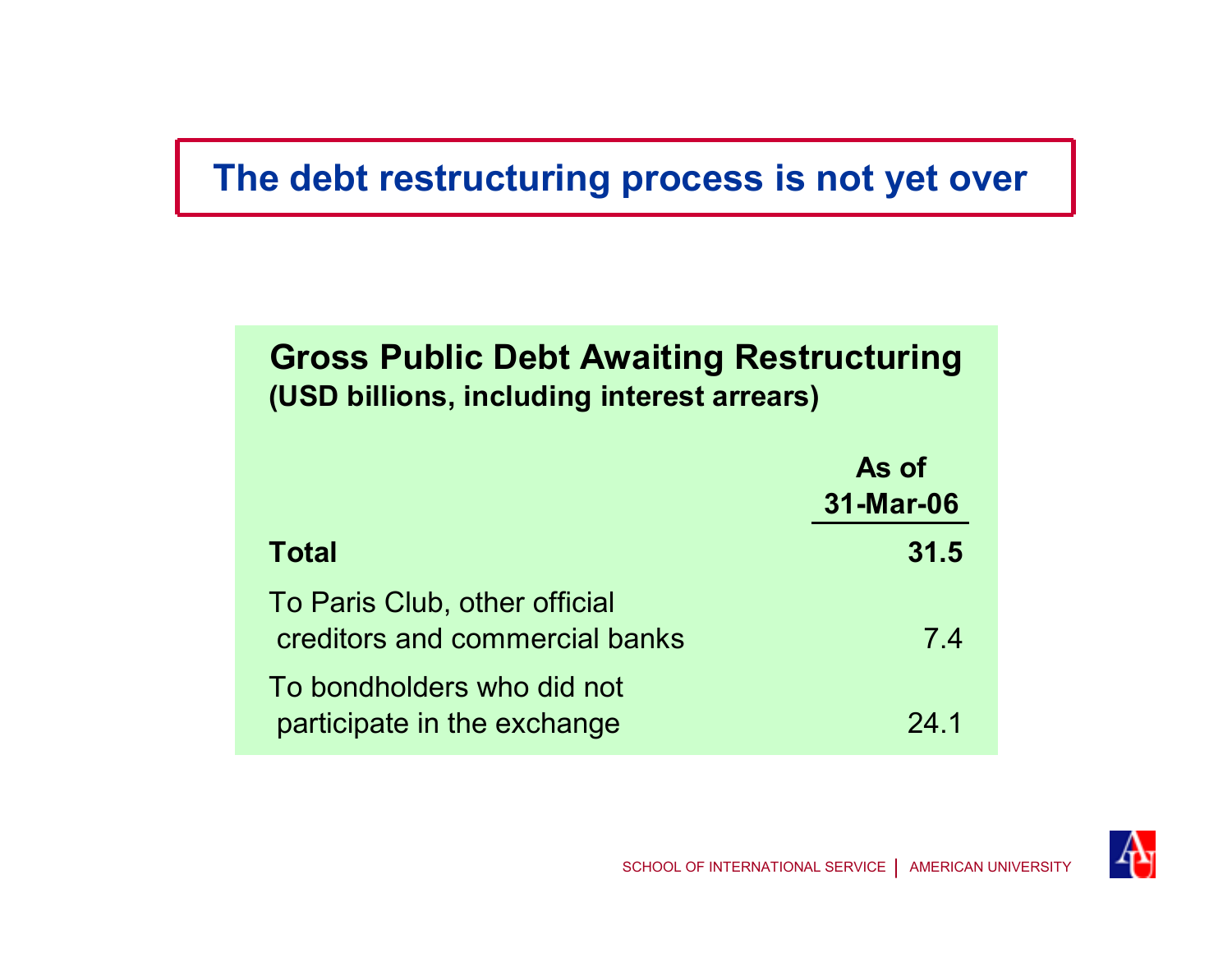#### **Bondholders have filed dozens of lawsuits mainly in US, German and Italian courts**

| UNITED STATES DISTRICT COURT<br>SOUTHERN DISTRICT OF NEW YORK                     |                        |
|-----------------------------------------------------------------------------------|------------------------|
| Marcello Barboni, Individually And On Behalf<br>Of All Others Similarly Situated, | 06cv5157 (TPG)         |
| Plaintiff                                                                         | CLASS ACTION COMPLAINT |
| V.                                                                                |                        |
| Republic of Argentina                                                             |                        |
| Defendant                                                                         |                        |

Plaintiff Marcello Barboni, by his attorneys, alleges as follows in this class action complaint against the Republic of Argentina:

#### $\mathbf{I}$ . **PARTIES**

Plaintiff Marcello Barboni owns beneficial interests in bonds with International  $1<sub>1</sub>$ Securities Identification Number ("ISIN") XS0076397248, maturity date of May, 2004, and coupon rate of LIBOR + 1.6 percent ("Bonds") that were issued by Argentina but upon which Argentina has refused to pay interest or principal, causing monetary damages to Plaintiff and

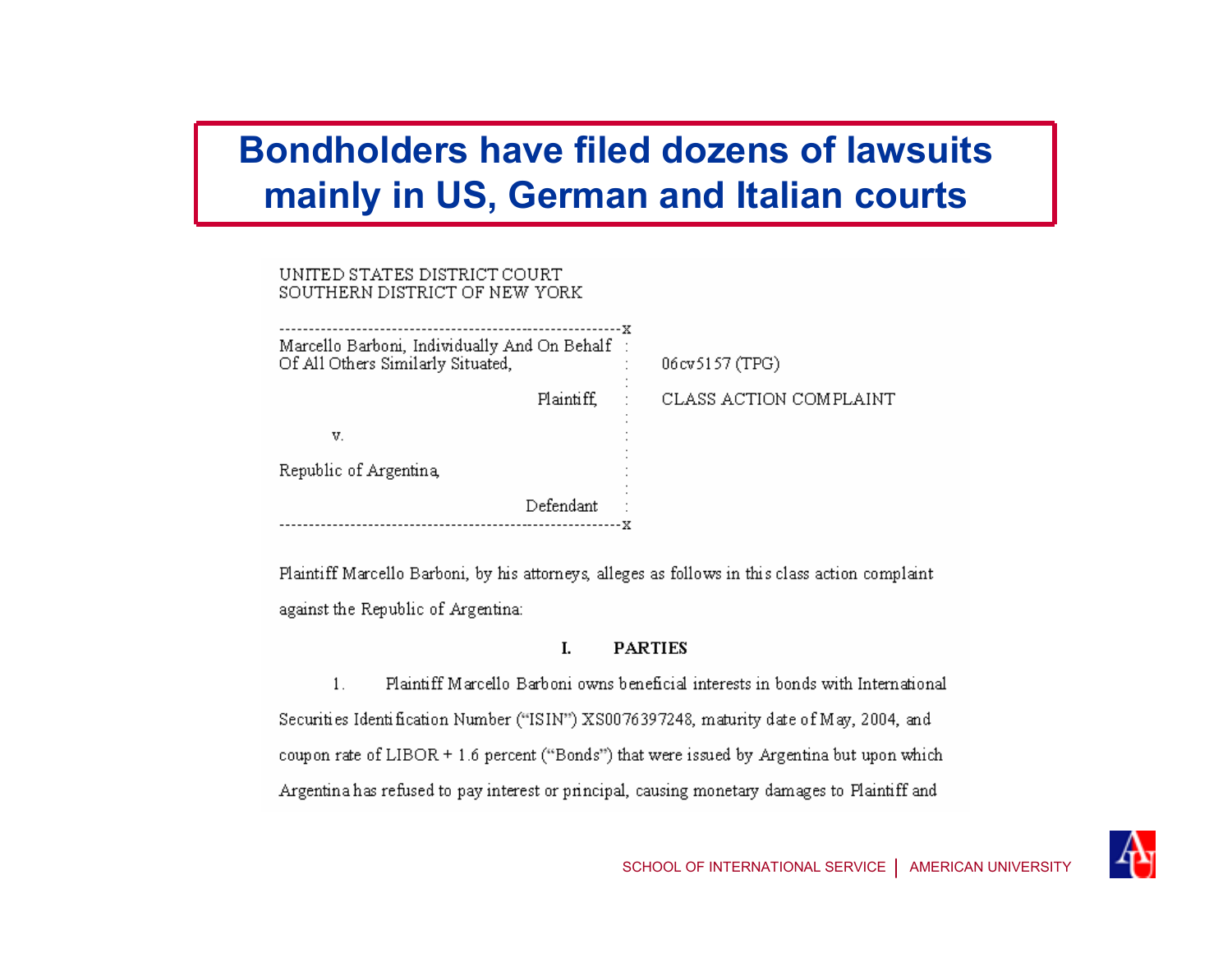#### **Many rulings against Argentina have been obtained, but they have gone unpaid**

United States District Court, S.D. New York. GREYLOCK GLOBAL DISTRESSED DEBT MASTER FUND, LTD., and Greylock Global Opportunity Master Fund, Ltd. Plaintiffs,

V. THE REPUBLIC OF ARGENTINA, Defendant. No. 05 Civ. 4246(TPG).

Feb. 17, 2006.

#### OPINION

#### **GRIESA, J.**

\*1 Plaintiff funds are the beneficial owners of certain bond indebtedness issued by defendant The Republic of **Argentina** The Republic defaulted on such indebtedness in December 2001 during a profound fiscal crisis. Plaintiff is suing to recover amounts due to it as a result of the default and has moved for summary judgment.

The motion is granted.

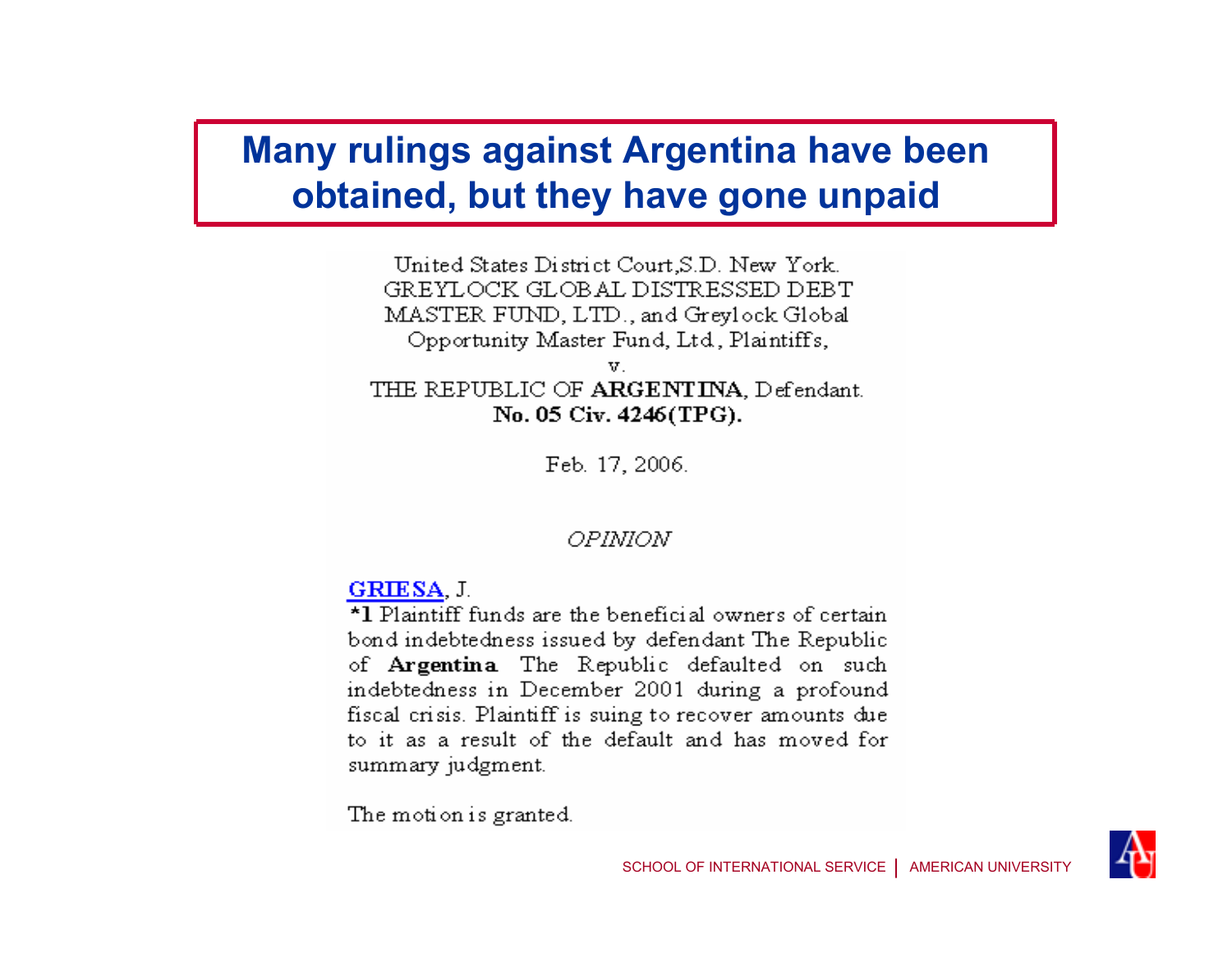**Foreign direct investors have filed many claims against Argentina with the International Court for the Settlement of Investment Disputes**

| <b>THE WORLD BANK GROUP</b>  |       |  |  |  |
|------------------------------|-------|--|--|--|
|                              | Cases |  |  |  |
| <b>List of Pending Cases</b> |       |  |  |  |

1. Compañía de Aquas del Aconquija S.A. and Vivendi Universal v. Argentine Republic (Case No. ARB/97/3)

Subject Matter Water and sewer services concession agreement

#### (a) Original Arbitration Proceeding

**Date Registered** February 19, 1997

Date of Constitution of Tribunal December 1, 1997

#### **34 out of 105 pending cases (as of 10/1/06) involve claims against Argentina -- the most against any single country**

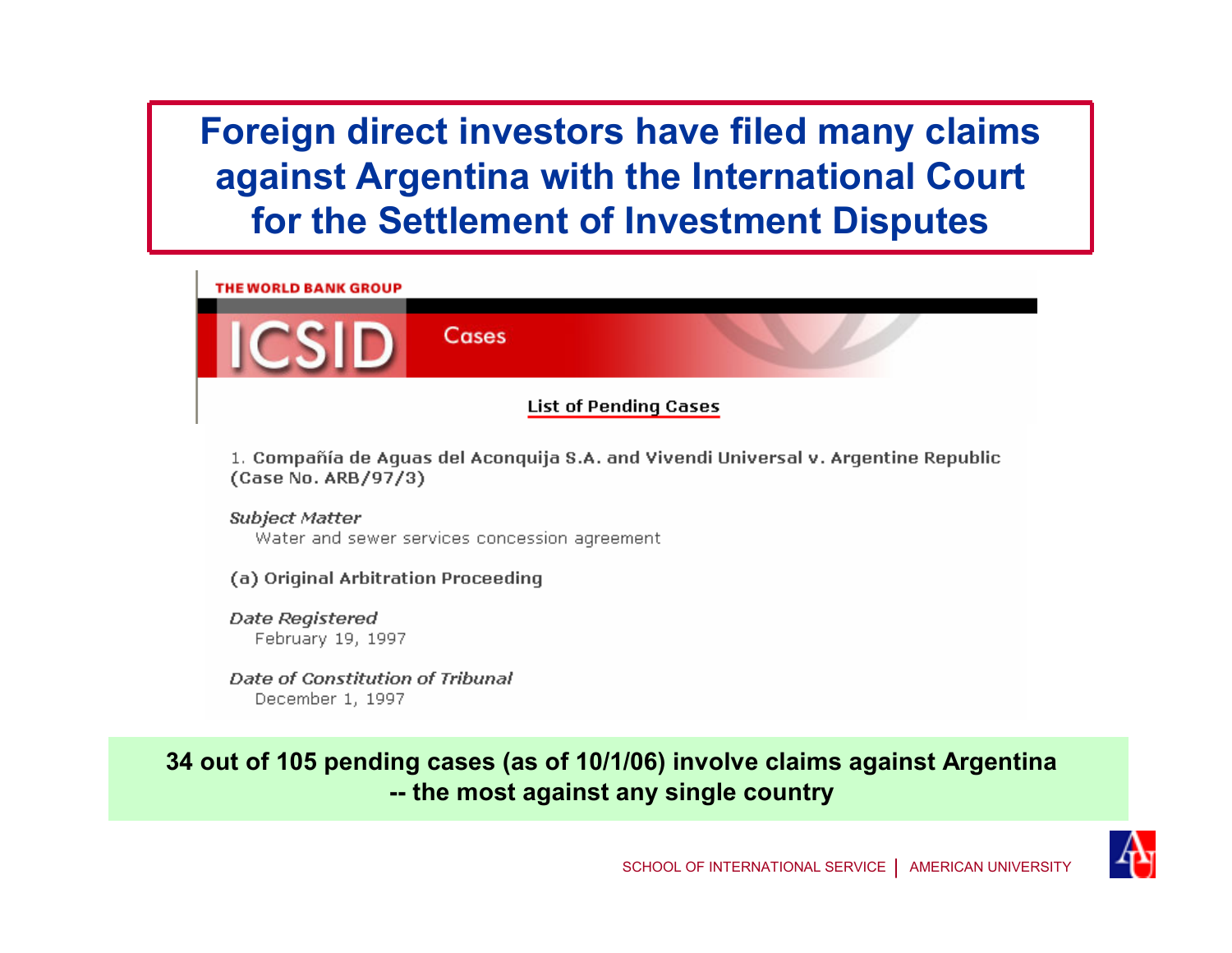## **ICSID cases involving Argentina**

| <b>Pending:</b> | <b>AES</b><br>Aguas de Barcelona<br><b>Asset Recovery Trust</b><br><b>Azurix</b><br><b>BP</b> America<br>Camuzzi<br><b>CGE</b><br><b>CIT Group</b><br><b>CMS Gas</b><br><b>Continental Casualty</b><br><b>DaimlerChrysler</b> | <b>Pending (cont'd):</b> | Sempra Energy<br><b>Siemens</b><br><b>Suez</b><br><b>Telefónica</b><br>Total<br><b>TSA Spectrum</b><br><b>Unisys</b><br><b>Vivendi</b><br>Wintershall |
|-----------------|-------------------------------------------------------------------------------------------------------------------------------------------------------------------------------------------------------------------------------|--------------------------|-------------------------------------------------------------------------------------------------------------------------------------------------------|
|                 | EDF Intl.<br>El Paso Energy<br><b>Enersis</b>                                                                                                                                                                                 | <b>Concluded:</b>        | <b>Azurix</b><br><b>Houston Industries</b>                                                                                                            |
|                 | Enron<br><b>Gas Natural</b><br><b>LG&amp;E Energy</b><br><b>Metalpar</b><br><b>Mobil</b><br><b>Pan American Energy</b><br><b>SAUR Intl.</b>                                                                                   | <b>Discontinued:</b>     | Endesa<br><b>France Telecom</b><br>Lanco<br><b>Mobil</b><br><b>Pioneer</b><br><b>RGA Reinsurance</b>                                                  |

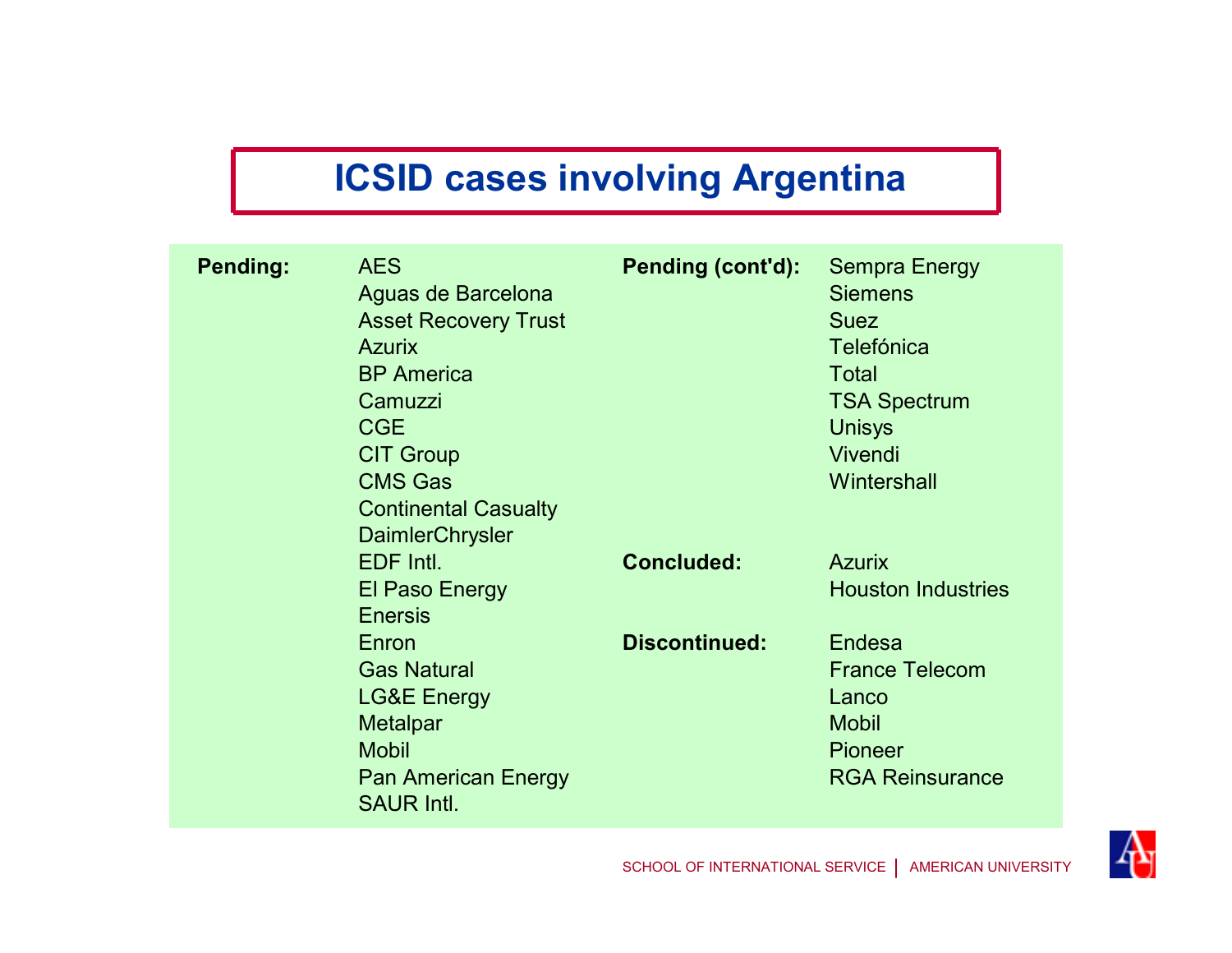## **The first claim against Argentina decided by the ICSID is unrelated to the 2001-02 financial crisis, but it does not bode well for the government**

#### XI. Decision

442. For the reasons above stated, the Tribunal unanimously decides:

1. That the Respondent did not breach Article IV(1) of the BIT.

2. That the Respondent breached Article II(2)(a) of the BIT by failing to accord fair and equitable treatment to Azurix's investment.

3. That the Respondent failed to accord full protection and security to Azurix's investment under Article II(2)(a) of the BIT.

4. That the Respondent breached Article  $II(2)(b)$  of the BIT by taking arbitrary measures that impaired Azurix's use and enjoyment of its investment.

5. To award compensation to Azurix on account of the fair market value of the Concession in the amount of US\$165,240,753 (one hundred sixty-five million two hundred forty thousand seven hundred fifty-three US dollars), including in part the additional investments made by Azurix to finance ABA.

6. To award interest compounded semi-annually on the amount referred to in

"I will stress the importance of Argentina respecting its obligations to honor any arbitral awards made under the U.S.-Argentina Bilateral Investment Treaty."

E. Anthony Wayne, Statement to Senate Foreign Relations Committee, May 10, 2006

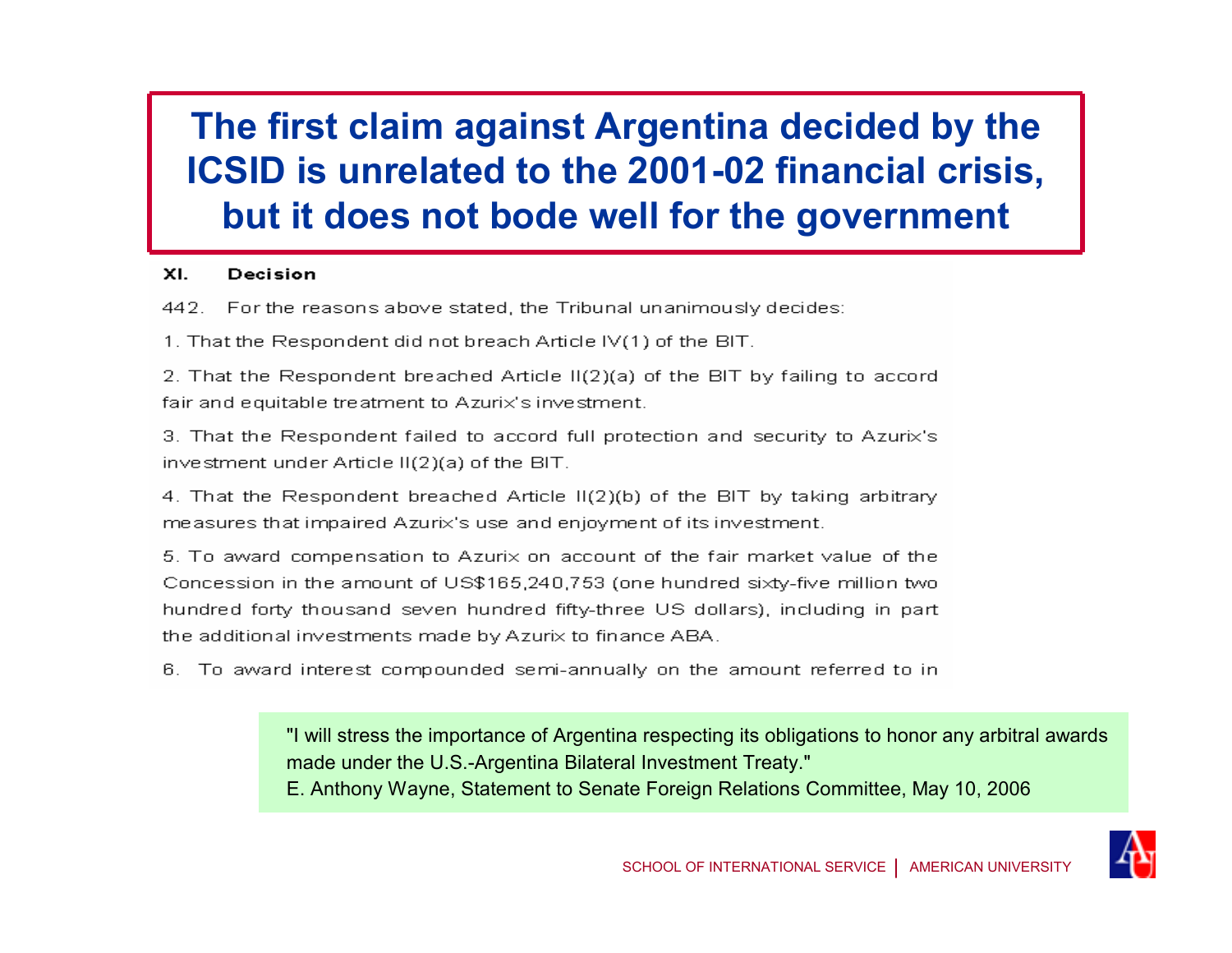### **The prevalence of neo-populism in Argentina**

|                                                                                                                                  | <b>Best</b><br><b>Practice</b> | <b>Argentina</b> |
|----------------------------------------------------------------------------------------------------------------------------------|--------------------------------|------------------|
| Tax your leading export industries                                                                                               | <b>No</b>                      | Yes              |
| Increase government spending sharply,<br>especially ahead of elections                                                           | <b>No</b>                      | Yes              |
| Have the central bank target the exchange<br>rate rather than inflation                                                          | <b>No</b>                      | Yes              |
| Keep inflation from spiraling up via<br>administrative controls (e.g., utility rate<br>freezes, price "accords" and export bans) | <b>No</b>                      | Yes              |
| Maintain interest rates low even when<br>inflation exceeds official targets                                                      | <b>No</b>                      | Yes              |
| Guide the allocation of bank credit (e.g.,<br>to benefit the construction industry)                                              | <b>No</b>                      | Yes              |
| Enlarge the role of the state (e.g., by<br>renationalizing privatized firms)                                                     | <b>No</b>                      | Yes              |
| Postpone needed structural reforms                                                                                               | <b>No</b>                      | Yes              |

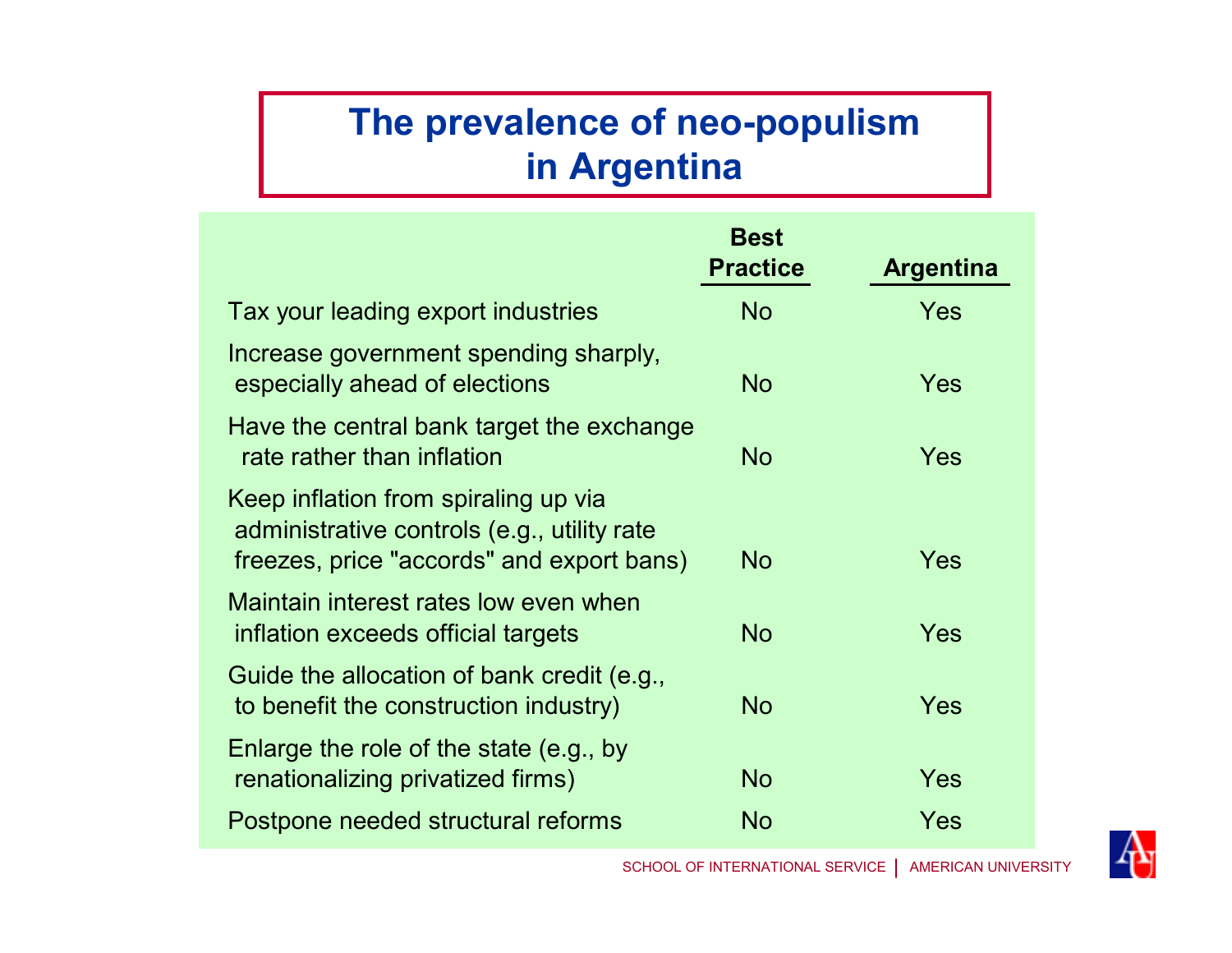#### **But reliance on price controls, for example, which artificially keeps measured inflation down...**

#### Argentine Annual Inflation Slowed in September (Update1)

By Eliana Raszewski

Oct. 4 (Bloomberg) -- Argentina's annual inflation rate fell to a one-year low in September, pulled down by government- set price controls.

Annual inflation slowed to 10.4 percent in the 12 months through September from 10.7 percent in August, the National Statistics Institute said. The monthly inflation rate was 0.9 percent, up from 0.6 percent in August.

``It does look like the price agreements are working right now," said Matthew Festa, a Latin American economist at research firm 4Cast Inc. in New York. ``In that sense the band- aid will hold into 2007 at which time it will be hard to forecast exactly when it will stop working. In the medium to long run this type of method for controlling prices is unsustainable."

President Nestor Kirchner, unwilling to ease back on the government spending surge that has in part sparked the inflation pickup, has sought out written commitments from dozens of company executives in the past year to hold down prices. He also has refused to allow electric and telephone utilities to raise prices since he took office in 2003.

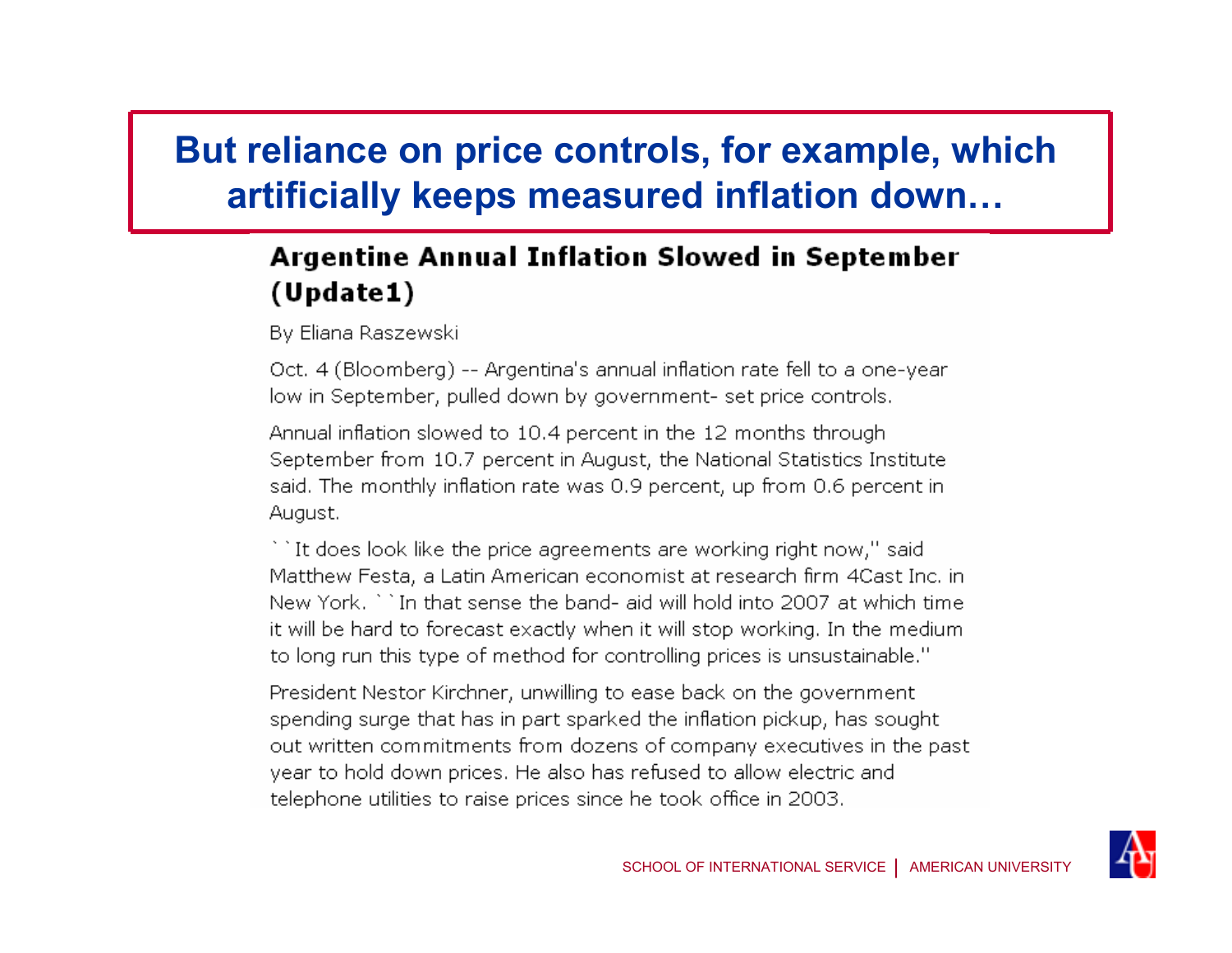#### **<sup>Ö</sup> has predictably adverse consequences on investment and production...**

### Argentina Orders Companies to Import Diesel to **Cover Shortages**

By Daniel Helft

Oct. 3 (Bloomberg) -- Argentina ordered oil companies including Repsol YPF SA and Petrobras SA to import diesel fuel to cover shortages that have caused farmers to delay plantings of crops such as corn and soybeans, said Ernesto Ambrosetti, chief economist for the country's biggest farmers association.

Cristian Folgar, Argentina's under secretary of energy, informed Ambrosetti, who works at Argentina's Rural Society, and other agricultural association leaders of the government decision in a meeting last night in Buenos Aires.

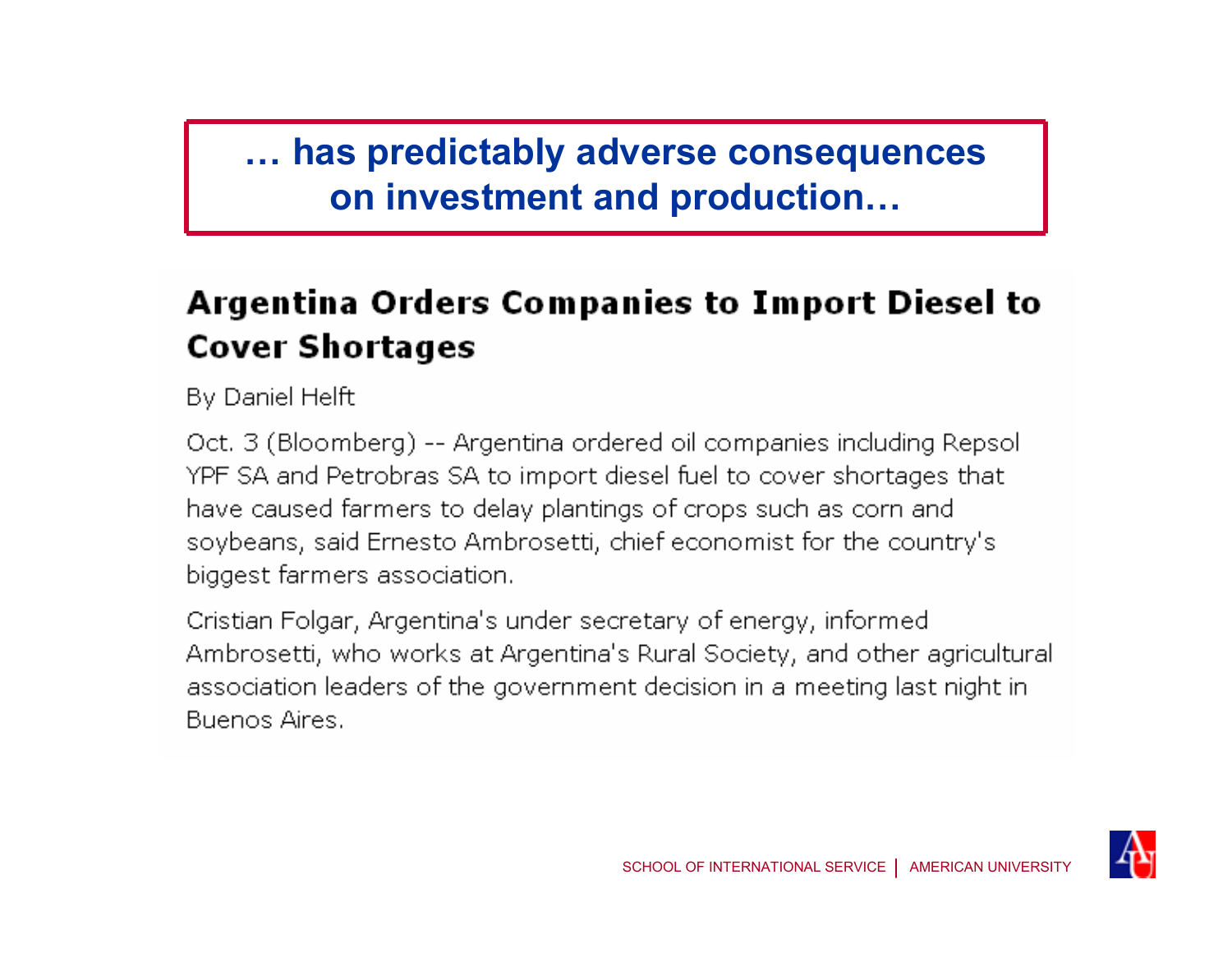#### **<sup>Ö</sup> and causes adverse spillover effects in neighboring countries**

Economist.com

WORLD **THE AMERICAS** 

#### Chile's search for reliable suppliers

OVER the next couple of years Chile is likely to be Latin America's fastest-growing economy, as it was for much of the 1990s. But there is one big potential brake: energy. With little oil or coal of its own, Chile imports two-thirds of its energy, relying especially on Argentina's natural gas. Some \$4 billion has been invested in gas pipelines and gas-fired power plants. Until recently, Chile was importing 20m cubic metres of Argentine gas per day. This provided a quarter of central Chile's electricity and almost 60% in the north.

But Argentina's government has frozen the price of gas at home: consumption has soared and investment fallen. Since last year it has imposed unilateral cuts in gas exports to Chile of 20% (and at times 50%). Chile has avoided power cuts, mainly because heavy winter rains boosted hydroelectric output. But it urgently needs more reliable suppliers.

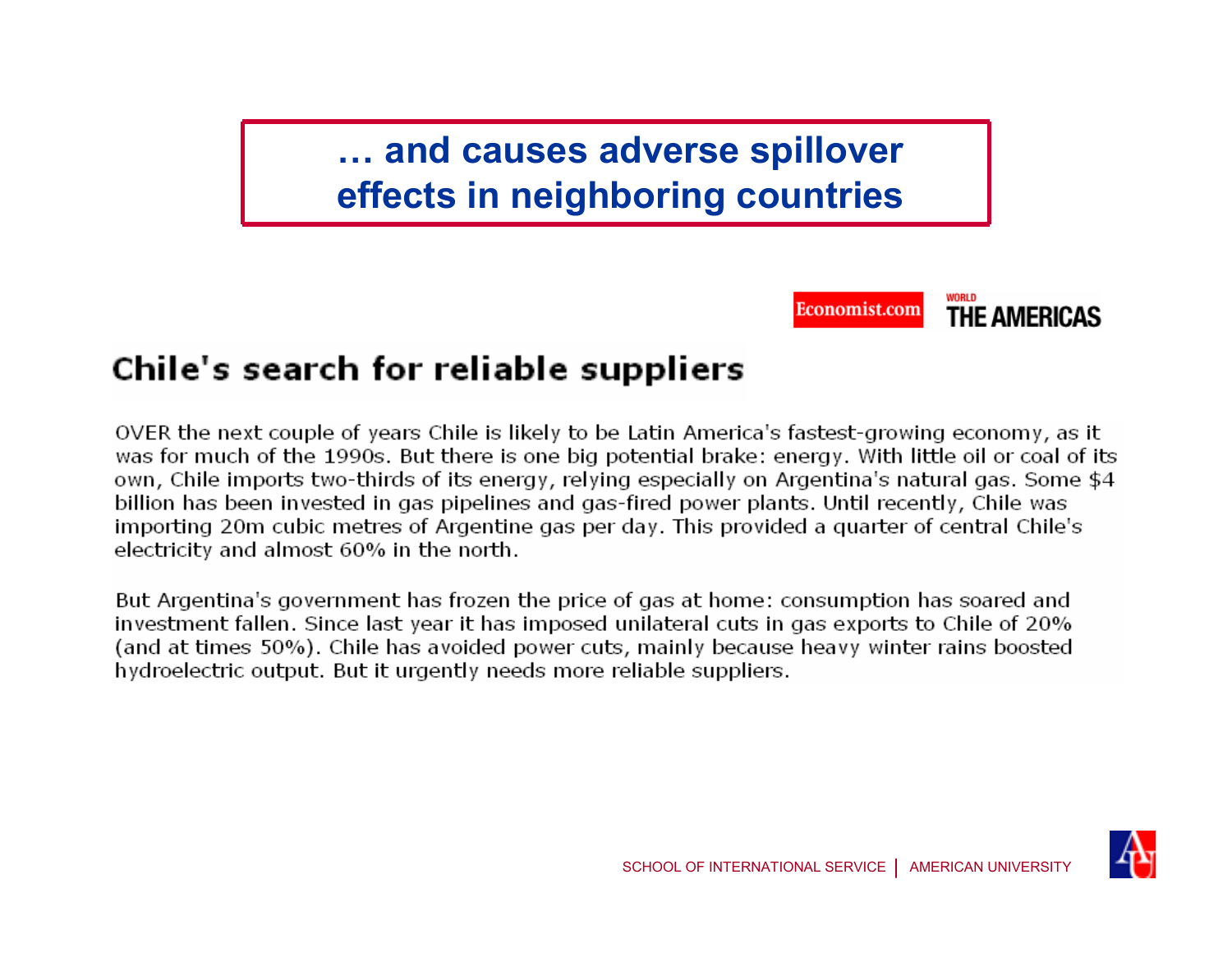Maintain "excellent" bilateral relations throughout -- presumably for the sake of Argentine cooperartion on anti-terrorism and peace-keeping initiatives



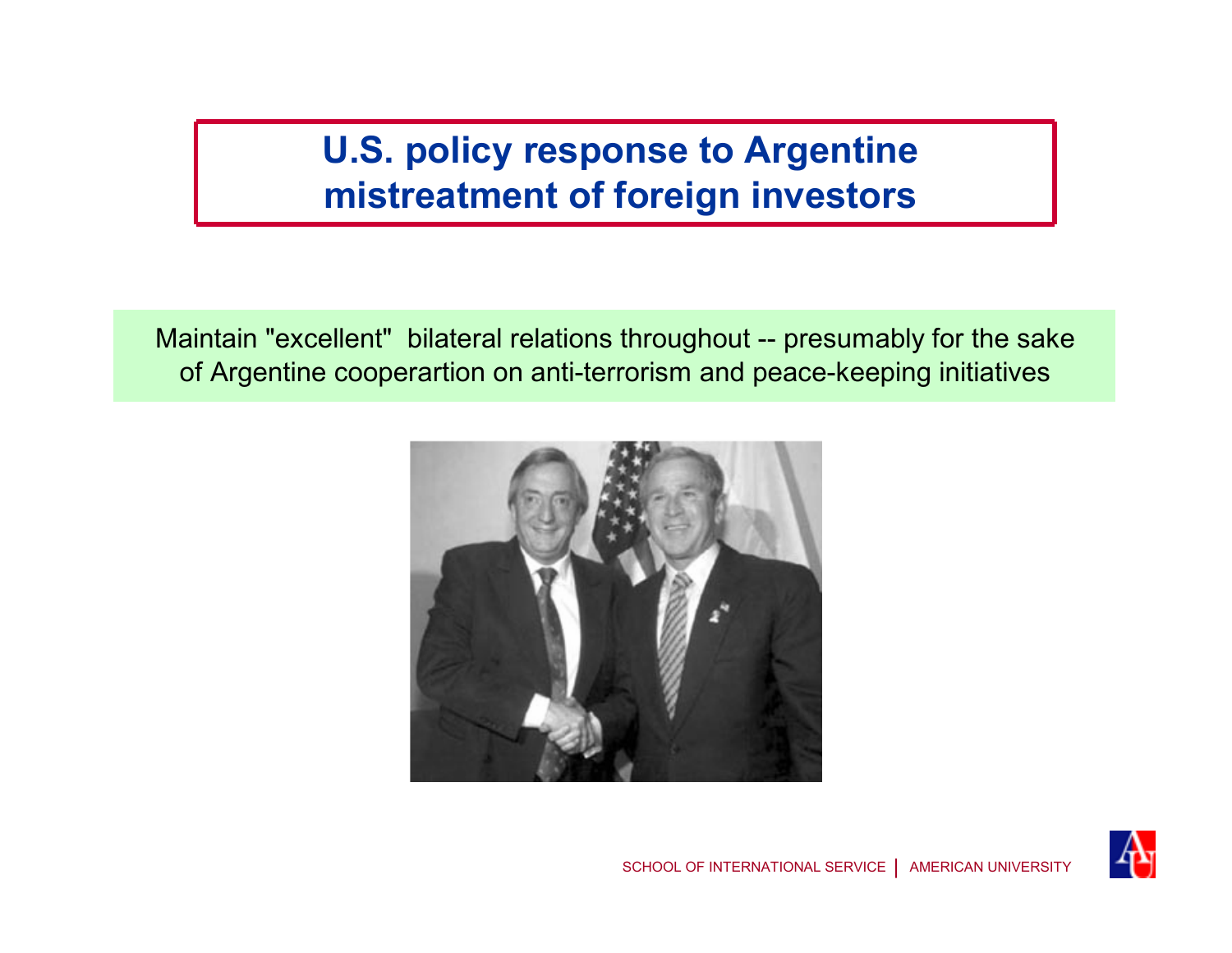Provide a safe harbor at the Bank for International Settlements -- the Swissbased "central bank's central bank" -- for Argentina's international reserves, presumably to minimize disruptions to the international payments system



#### **Immunities**

The property and assets of the BIS - along with assets of third parties entrusted to the BIS - enjoy immunity protection in many jurisdictions from such governmental measures as expropriation, seizure or confiscation. In addition, the BIS has been granted various immunities at the jurisdictional level in Switzerland, the country of its seat, in the Peoples Republic of China, where the BIS has a representative office in Hong Kong SAR, and in Mexico, where a new representative office has recently been established. The main purpose of these immunities is to protect central bank assets held with the BIS from measures of compulsory execution and sequestration, and particularly from attachment.

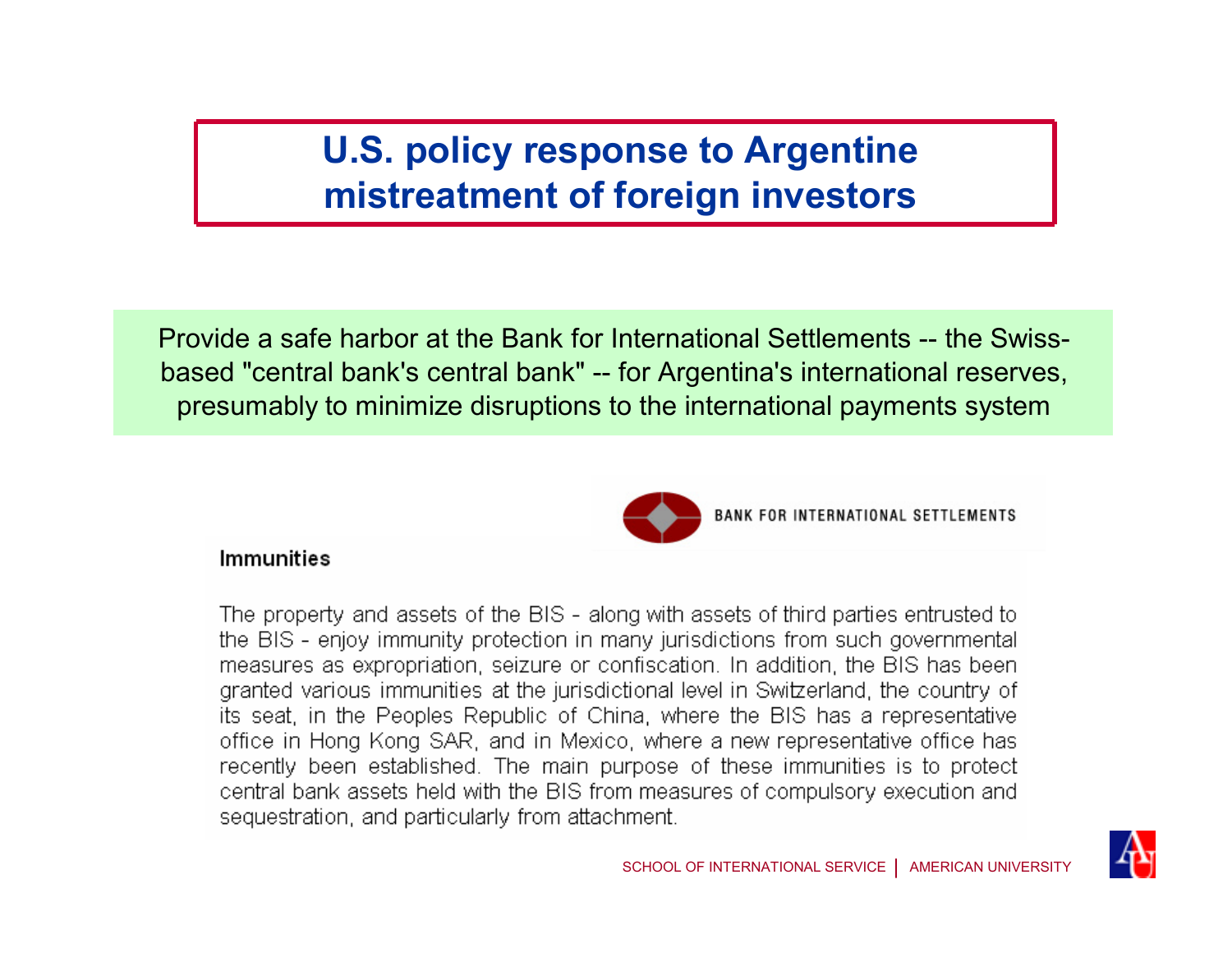Grant sizeable new IMF, IBRD and IADB loans during 2003-04, in apparent violation of IMF "lending into arrears" policy, and despite broken Argentine promises to engage in "meaningful and constructive negotiations" with creditors -- presumably to forestall a default by Argentina to the multilateral agencies

The New Hork Times

September 11, 2003

## Argentina Reaches Deal On 3-Year Aid Package

#### By TONY SMITH

A day after defaulting on a \$3 billion debt payment to the International Monetary Fund, Argentina said today that it had clinched a three-year aid package from the fund without having to make any major concessions on points it considers crucial to help revive its moribund economy.

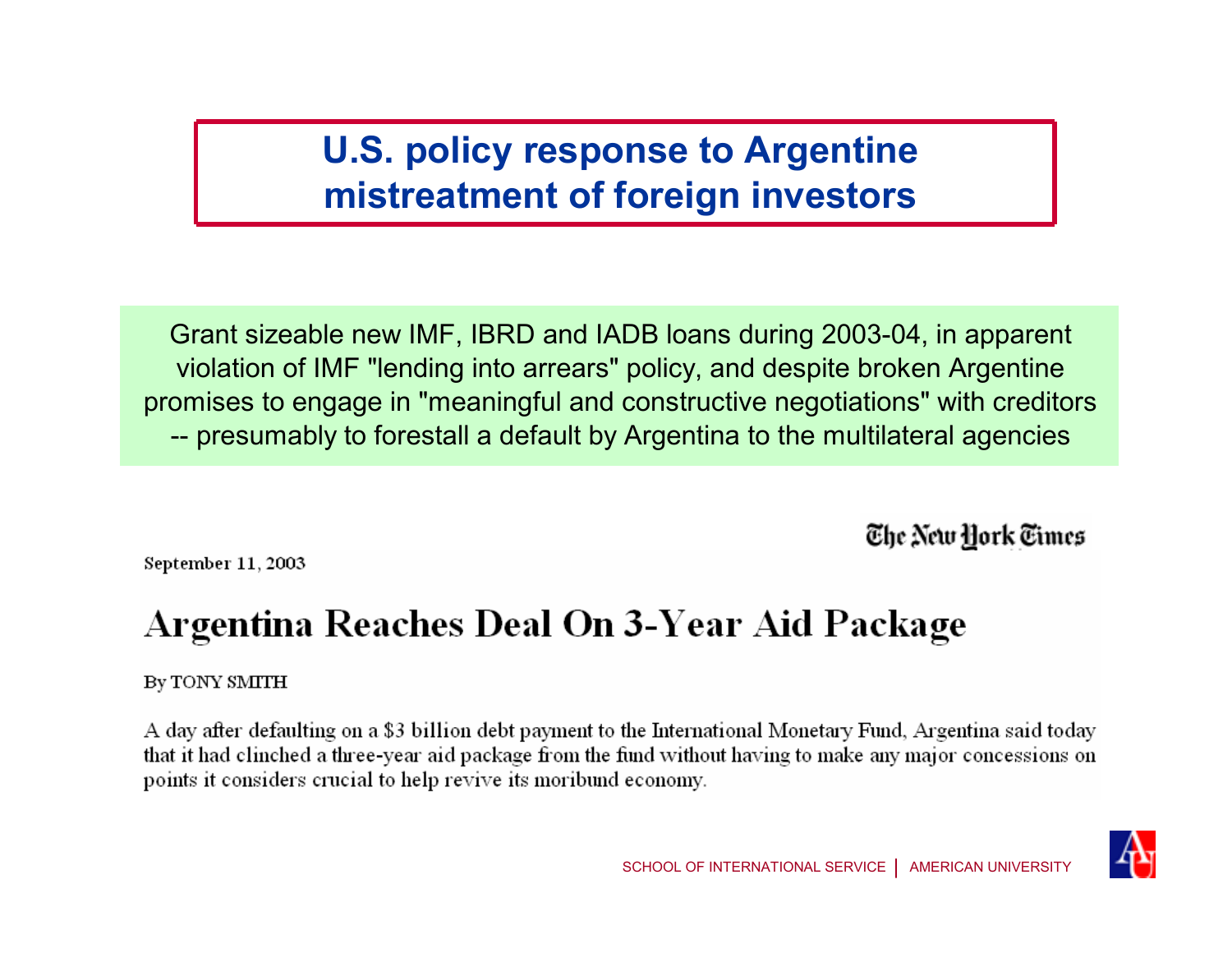Have the U.S. Treasury and the Federal Reserve file *amicus curiae* briefs on the side of Argentina in a pre-emptive move to discourage courts from using a broad interpretation of the *pari passu* clause in bonds to allow the attachment of Argentine payments to other creditors such as the IMF -- presumably to preserve "consensual, orderly" sovereign debt restructurings and to avoid disruptions to the Fedwire payments system

United States Court of Appeal

BRIEF FOR THE UNITED STATES OF AMERICA, AS AMICUS CURIAE IN SUPPORT OF AFFIRMANCE

> **BRIEF OF AMICUS CURIAE FEDERAL RESERVE BANK** OF NEW YORK IN SUPPORT OF APPELLEES

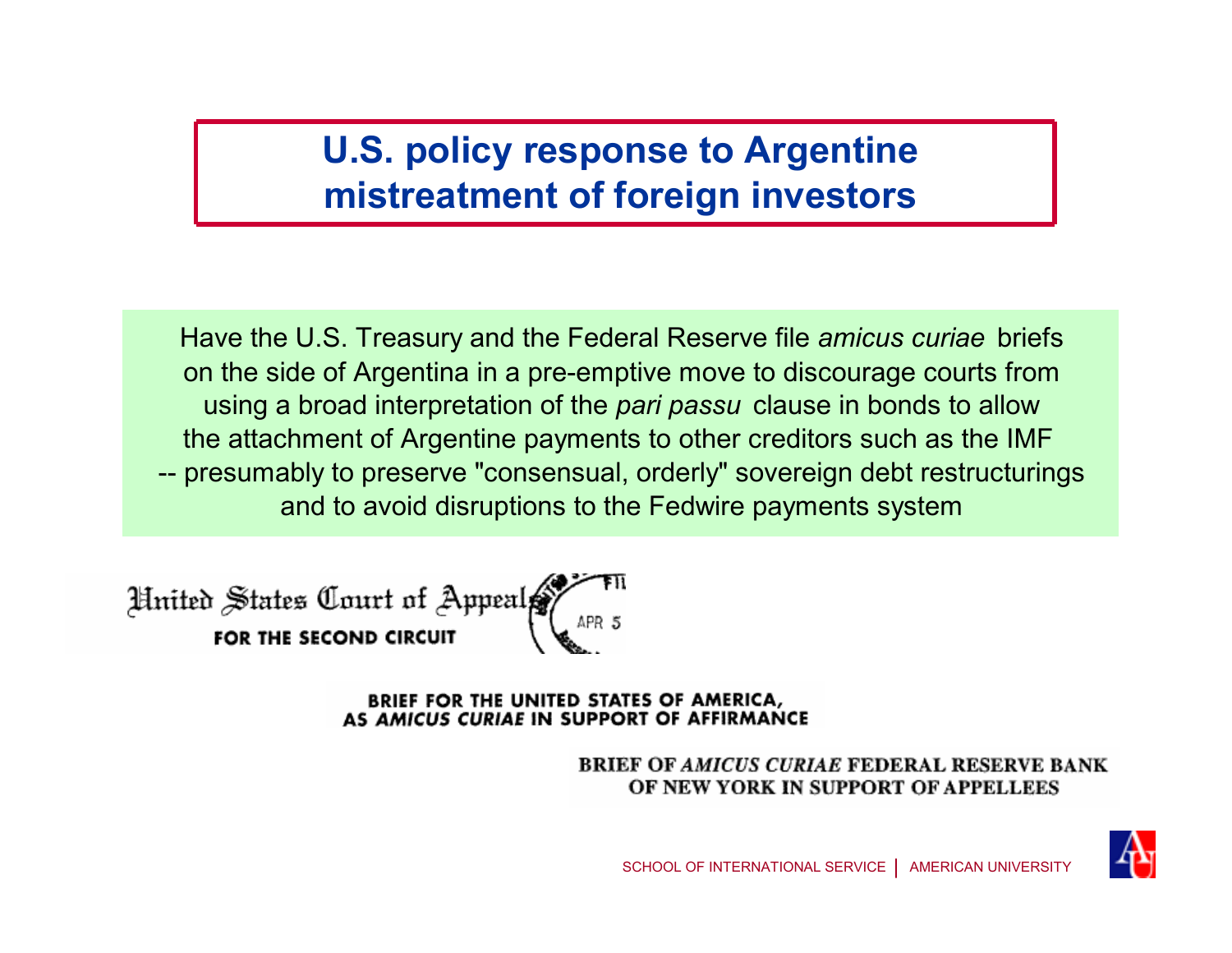Fail to insist, bilaterally or via the IMF, upon the usual, nearly unanimous acceptance of whatever debt restructuring proposal Argentina would put forth to its creditors, which would have encouraged Buenos Aires to come up with a less punishing proposal -- presumably to retain the right to recognize a restructuring that was far less successful than all prior ones

#### **Comparison of recent sovereign debt restructurings**

|                                    | <b>Argentina</b> | Dom. Rep. | <b>Ecuador</b> | <b>Pakistan</b> | <b>Russia</b> | <b>Ukraine</b> | <b>Uruguay</b> |
|------------------------------------|------------------|-----------|----------------|-----------------|---------------|----------------|----------------|
|                                    | 2005             | 2005      | 2000           | 1999            | 1998-2000     | 1998-2000      | 2003           |
| Participation rate (% of eligible) | 76               | 97        | 97             | 95              | 98            | 95             | 93             |

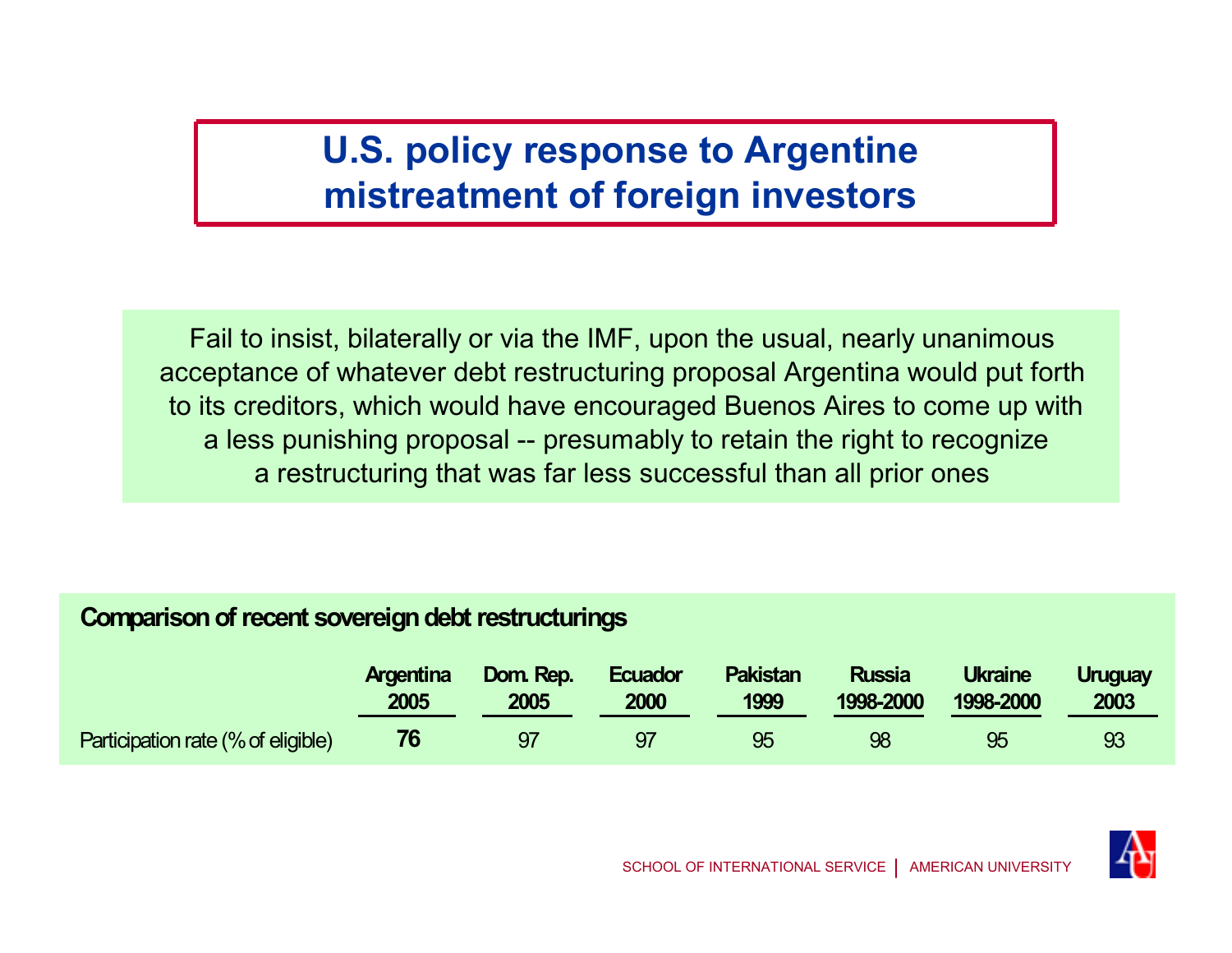Fail to insist -- publicly, at least -- that Argentina must honor its debt obligations to official lenders like the Ex-Im Bank; settle with bondholders who did not accept the government's first offer; and start paying all court judgments and arbitral awards mounting against it.

#### **IMF Executive Board Concludes 2006 Article IV Consultation with Argentina**

July 28, 2006

Public Information Notice (PIN) No. 06/93

Directors also encouraged the authorities to seek a consensual solution to the remaining government arrears to both official and private sector creditors, noting that this would be in Argentina's own interest.

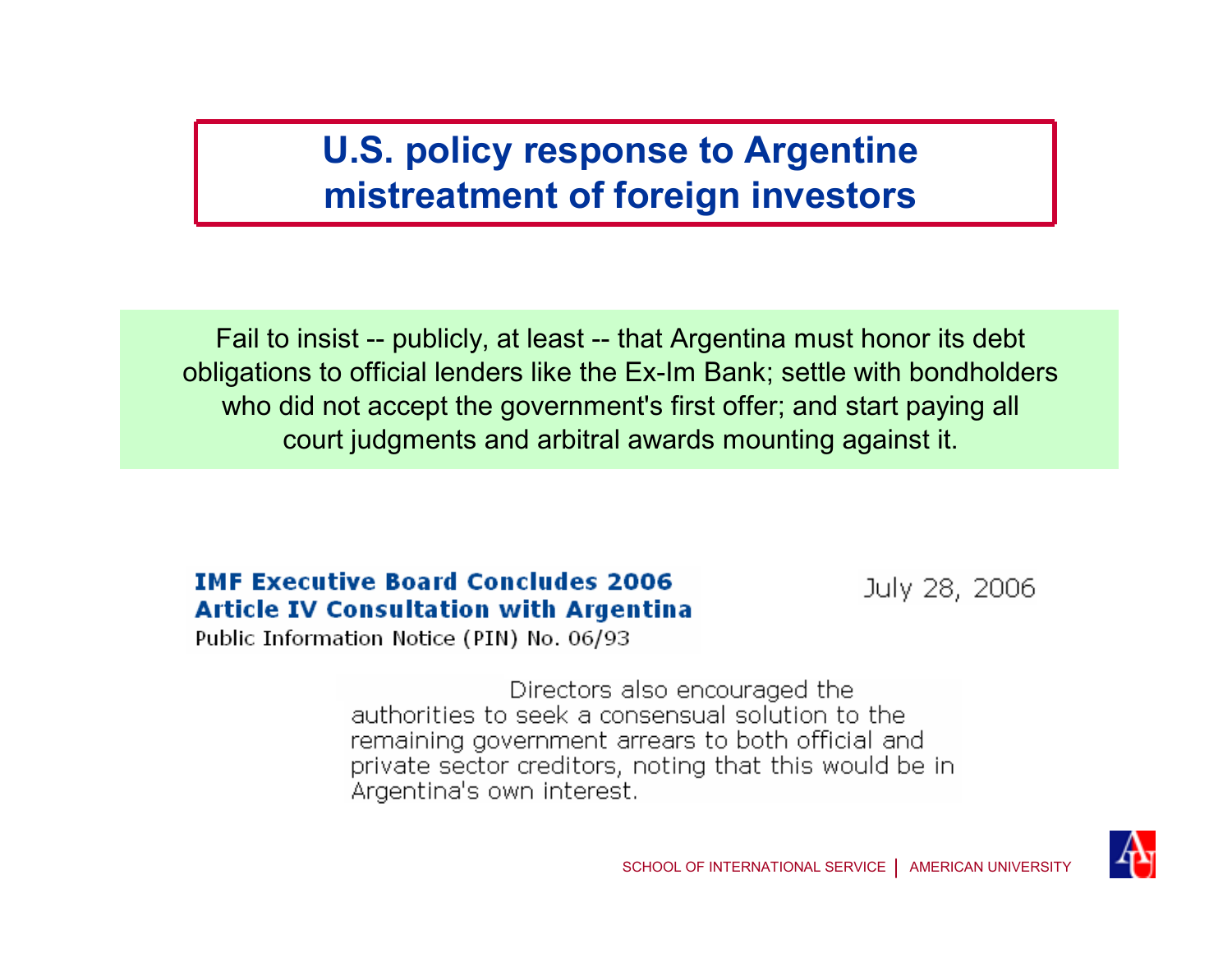#### **V Commercial alliances with Hugo Chávez**



Kirchner was the first Latin Americanleader to visit Chávez (in Nov. 2005) after the Venezuelan's falling out with Mexico and the U.S. over rejection of the FTAA at the Summit of the Americas.The two signed a deal to build a gas pipeline between the two countries. Kirchner confirmed that Venezuela wouldbecome a full member of Mercosur.

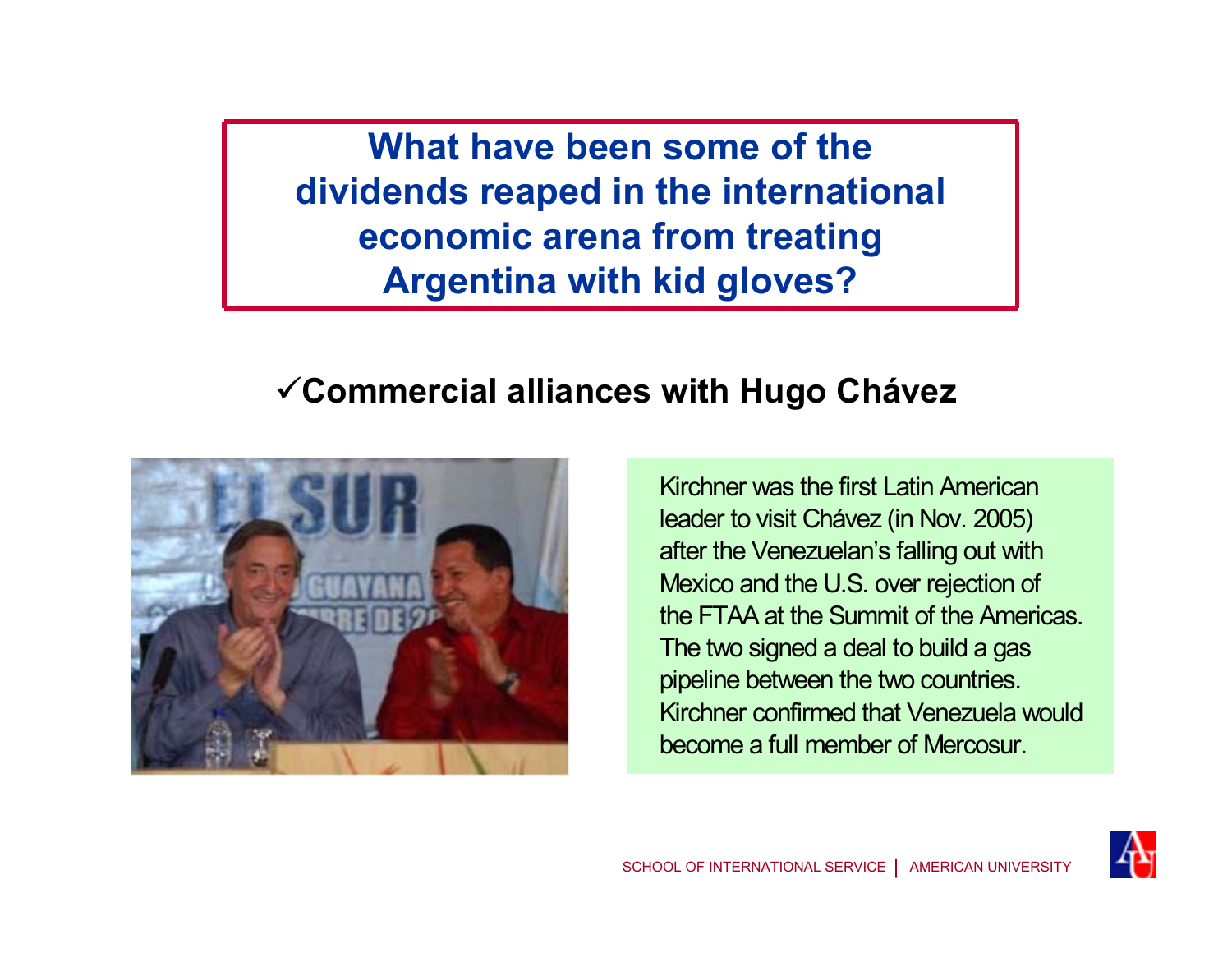#### **VEinancial alliances with Hugo Chávez**



President Chávez has already bought some \$3.5 billion of Argentine government bonds. The two governments have said they will launch the "Bonds of the South," valued at \$5 billion, later this year or in early 2007, to finance infrastructure projects.

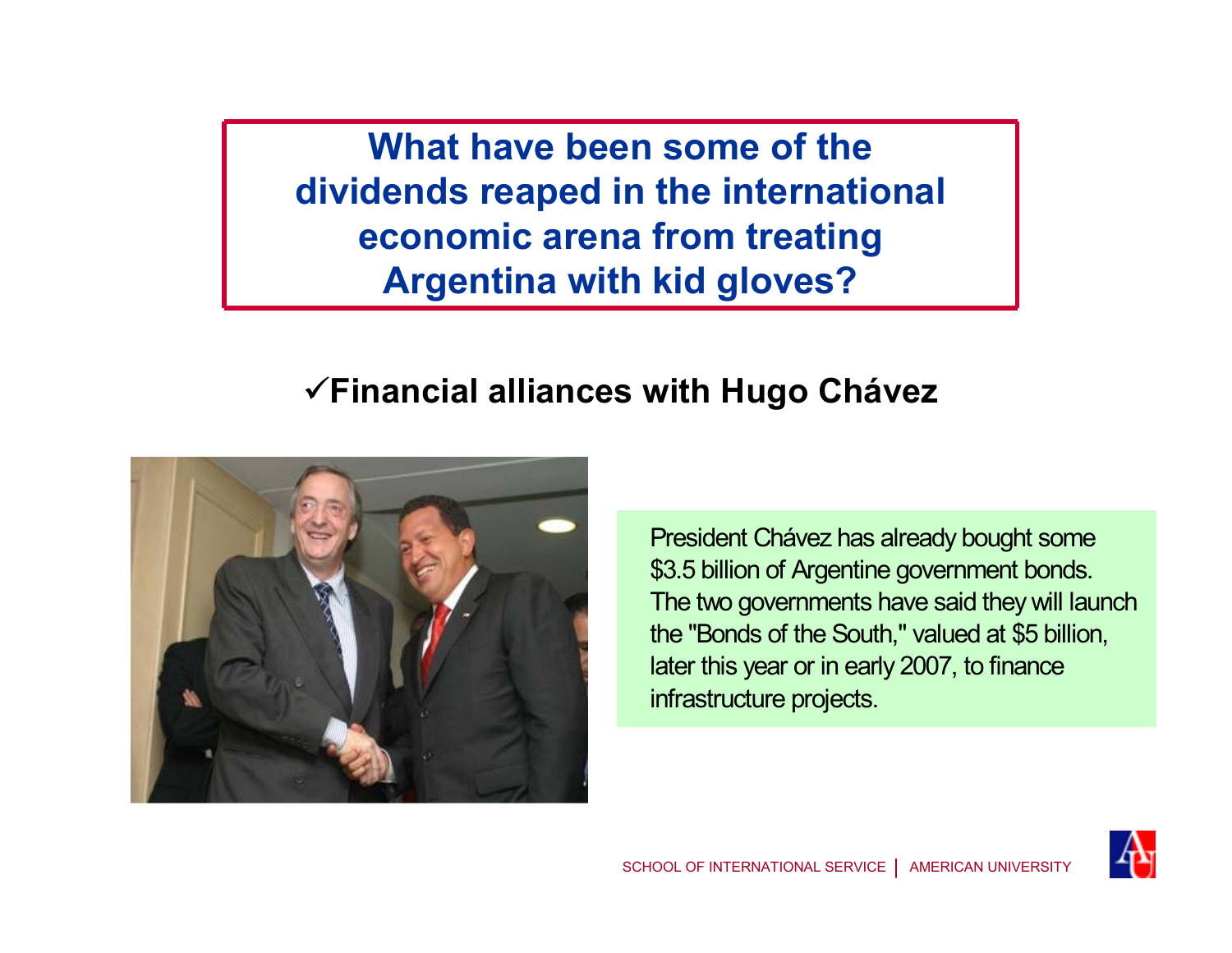**√A strategic alliance linking Havana, Caracas, La Paz and Buenos Aires**



Kirchner hosted in Córdoba (in July 2006) a Mercosur Summit meeting attended by the four original members plus new member Venezuela, represented by President Chávez. Cuban Leader Fidel Castro and BolivianPresident Evo Morales attended the meeting as a "gesture of support."

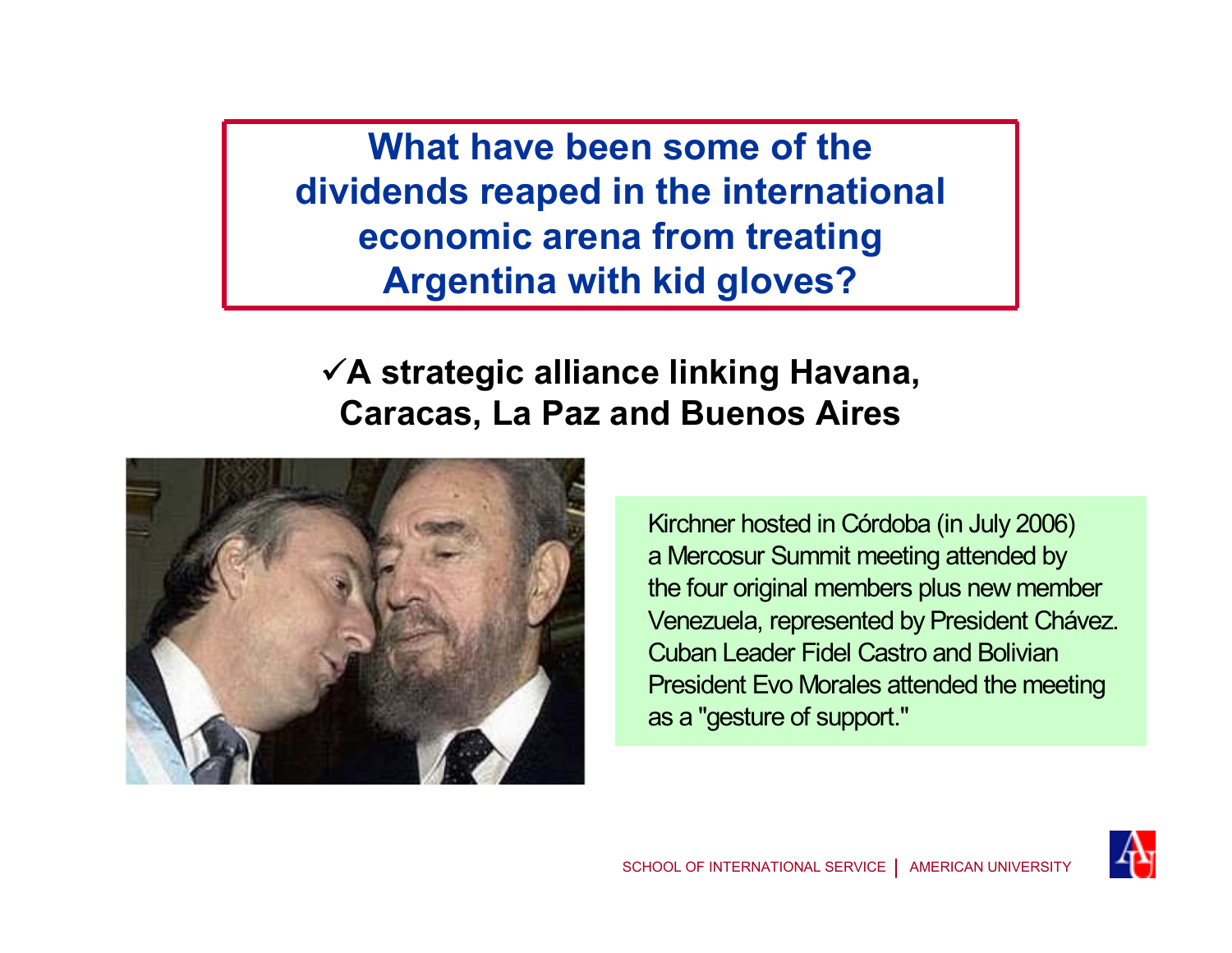#### **√A "bad neighbor" policy vis-à-vis Chile and Uruguay**



President Kirchner (shown here addressing a protest rally last May) has been whipping up nationalist feelings against Uruguay over the construction of paper mills in that country instead of in Argentina -- supposedly because of potential environmental damage. The IFC is set to release the results of an environmentalimpact study of the projects under way.

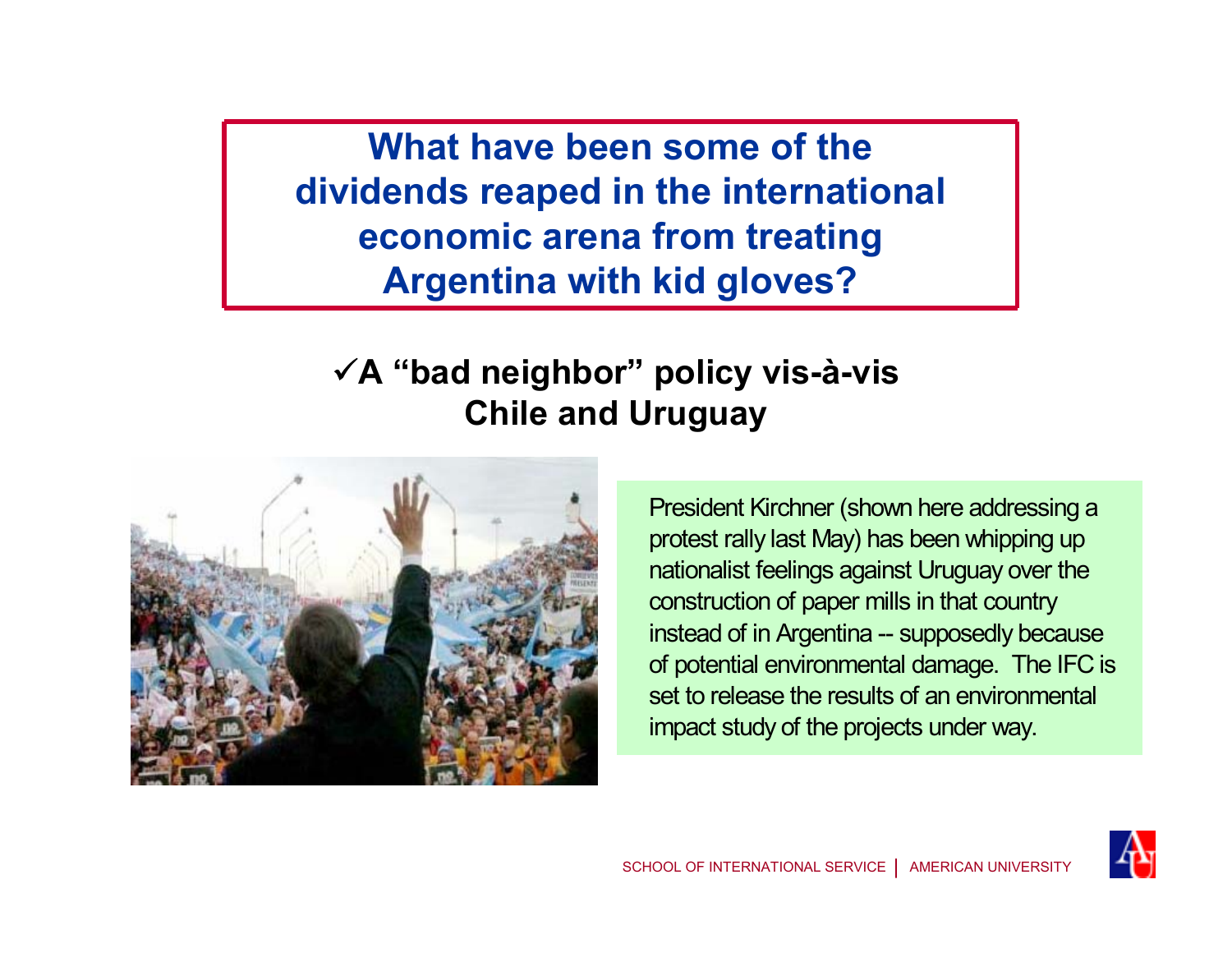### **So, what is the message the U.S. has been sending?**



**Tom Shannon interview with Clarín of Buenos Aires (9/21/06)** [freely translated from the published Spanish version]

**Q:** "If our bilateral relations are so good, how come the U.S. recently voted against two IADB loans to Argentina [the main one for \$580m for the electricity sector, approved despite U.S. objections reportedly raised because of the Argentine freeze on utility rates]?"

**A:** "It is a big mistake to read into our voting how we prize or not a country. Our Treasury Department has its own way of doing things and sometimes they think that development banks should not fund certain projects. It has nothing to do with our bilateral relationship."

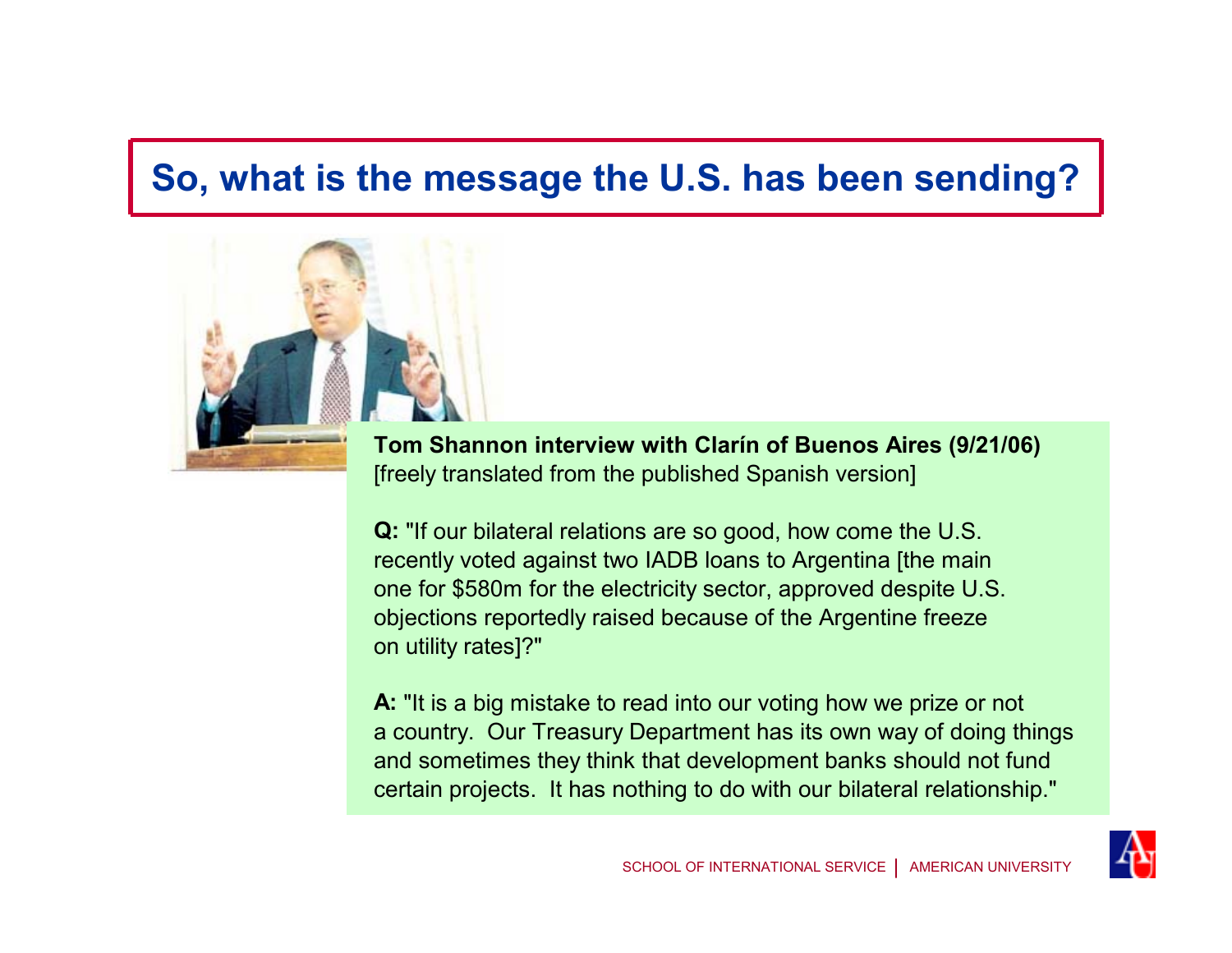### **So, what is the message the U.S. has been sending?**



**Tom Shannon interview with Clarín of Buenos Aires (9/30/06)** [freely translated from the published Spanish version]

**Q:** "How much damage will be done to our bilateral relationship by our voting in favor of Venezuela for the [U.N.] Security Council?"

**A:** "... We share many interests and values with Argentina, no matter what differences we may have. ... We share profound interests, regardless of what the media says. ... We have to realize that this business of the Security Council is not actually a bilateral issue, because it does not pertain to the relationship between our two countries. The vote is a global issue."